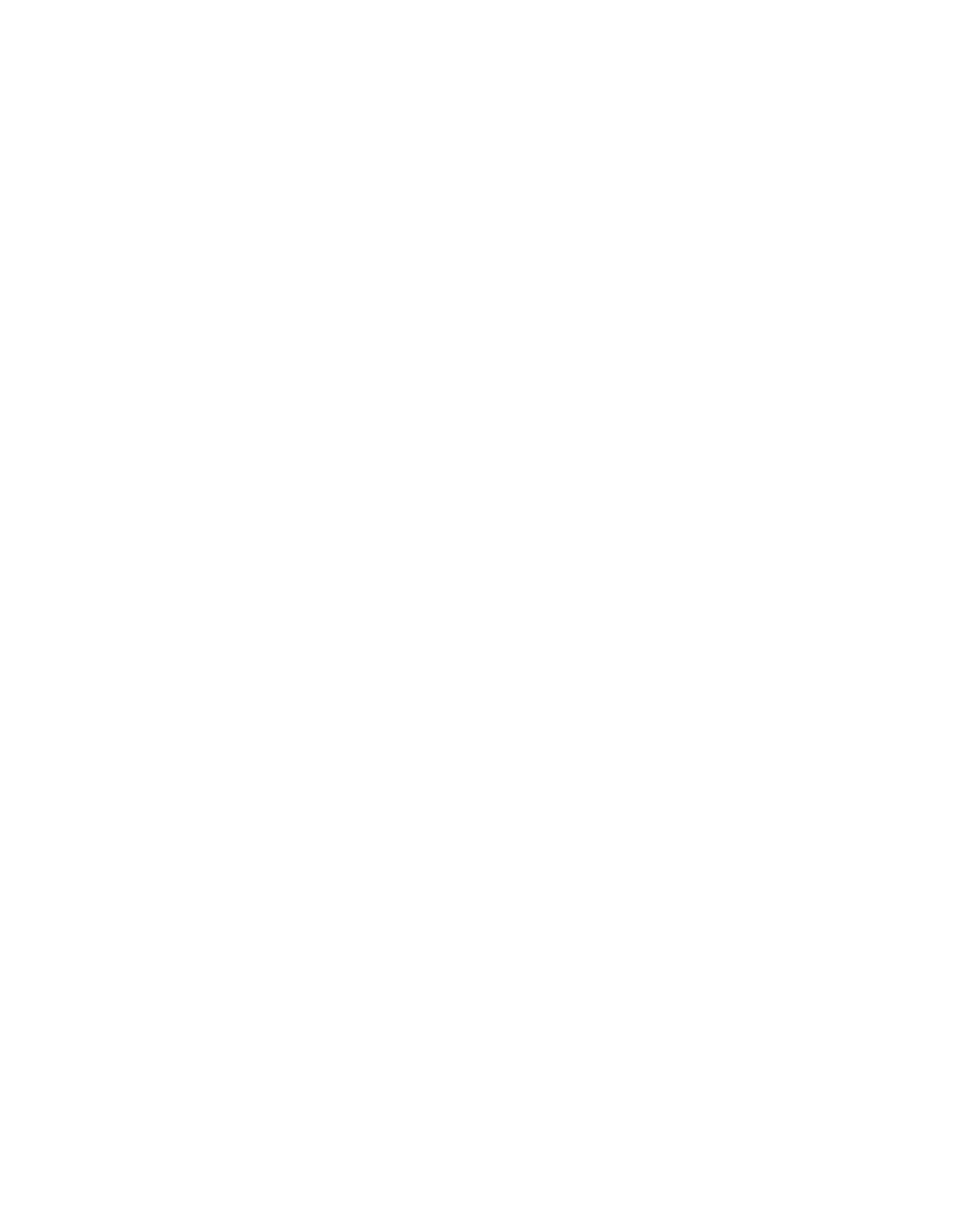

## **Advisory Circular**

**Subject:** Repair Station Training Programs **Date:** 7/8/05

**Initiated by:** AFS-300

**AC No:** 145-10

#### **PREFACE**

This advisory circular (AC) provides information on developing the repair station employee training program required under Title 14 of the Code of Federal Regulations (14 CFR) part 145, § 145.163, categories of training, training program components, and sample training programs. This AC also provides an acceptable means, but not the only means, of showing compliance with 14 CFR § 145.163. Neither of the sample programs described in Appendixes 1 and 2 of this AC need to be used; they only represent a possible way to structure a training program that meets the requirements of the regulations. Each person subject to 14 CFR part 145 should develop his/her own program tailored to his/her individual operations. Because this AC contains only guidance on developing a training program, the word "should" used herein applies only to an entity that chooses to follow a particular suggestion without deviation. The Federal Aviation Administration (FAA) uses the word "capability" to describe the knowledge and skills required to properly accomplish assigned tasks. The word "competency" is used by the European Aviation Safety Agency (EASA) and many repair stations located outside the United States. These terms should be considered synonymous for the purposes of the training program and as used in this AC. This AC contains additional governmental, mandatory and nonmandatory subjects not specifically required by 14 CFR part 145, § 145.163. The FAA is aware that the additional training outlined in this AC exceeds that required by 14 CFR part 145, § 145.163, but feel is necessary to provide these subject samples as a guide for a complete and comprehensive safety directed program. If the repair station chooses to develop a training program with the additional nonregulatory subjects, only those required by regulation would be subject to FAA approval. One means of developing this type of program could include a separation of the regulatory and nonregulatory training subjects within the training manual.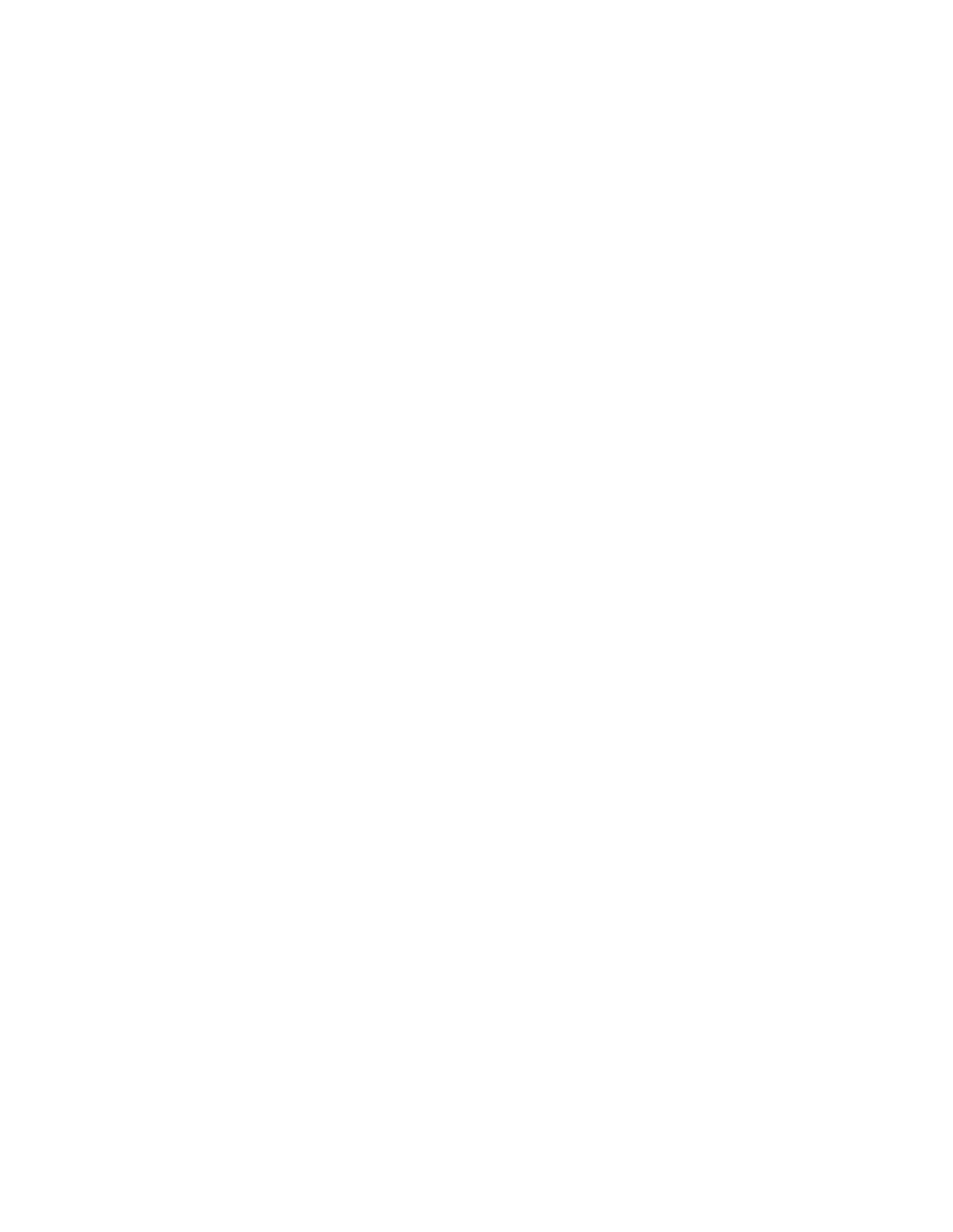## **CONTENTS**

| Paragraph                                                                           | Page |
|-------------------------------------------------------------------------------------|------|
| <b>CHAPTER 1. INTRODUCTION</b>                                                      |      |
|                                                                                     |      |
|                                                                                     |      |
| CHAPTER 2. BACKGROUND ON REPAIR STATION TRAINING                                    |      |
|                                                                                     |      |
|                                                                                     |      |
|                                                                                     |      |
|                                                                                     |      |
| CHAPTER 3. CATEGORIES OF TRAINING AND COURSES OF STUDY                              |      |
|                                                                                     |      |
|                                                                                     |      |
|                                                                                     |      |
|                                                                                     |      |
|                                                                                     |      |
|                                                                                     |      |
| <b>CHAPTER 4. TRAINING PROGRAM BASIC COMPONENTS</b>                                 |      |
|                                                                                     |      |
|                                                                                     |      |
|                                                                                     |      |
|                                                                                     |      |
|                                                                                     |      |
|                                                                                     |      |
|                                                                                     |      |
|                                                                                     |      |
| 409. Special Considerations for Repair Stations Located Outside the United States22 |      |
|                                                                                     |      |
| <b>CHAPTER 5. ADMINISTRATIVE INFORMATION</b>                                        |      |
|                                                                                     |      |
|                                                                                     |      |
| APPENDIX 1. SAMPLE TRAINING PROGRAM FOR A LARGE/MEDIUM REPAIR                       |      |
|                                                                                     |      |
| APPENDIX 2. SAMPLE TRAINING PROGRAM FOR A SMALL REPAIR STATION                      |      |
| (UNDER 10 EMPLOYEES) THAT PERFORMS WORK SOLELY FOR                                  |      |
|                                                                                     |      |
| <b>APPENDIX 3. EUROPEAN AVIATION SAFETY AGENCY TRAINING</b>                         |      |
|                                                                                     |      |
|                                                                                     |      |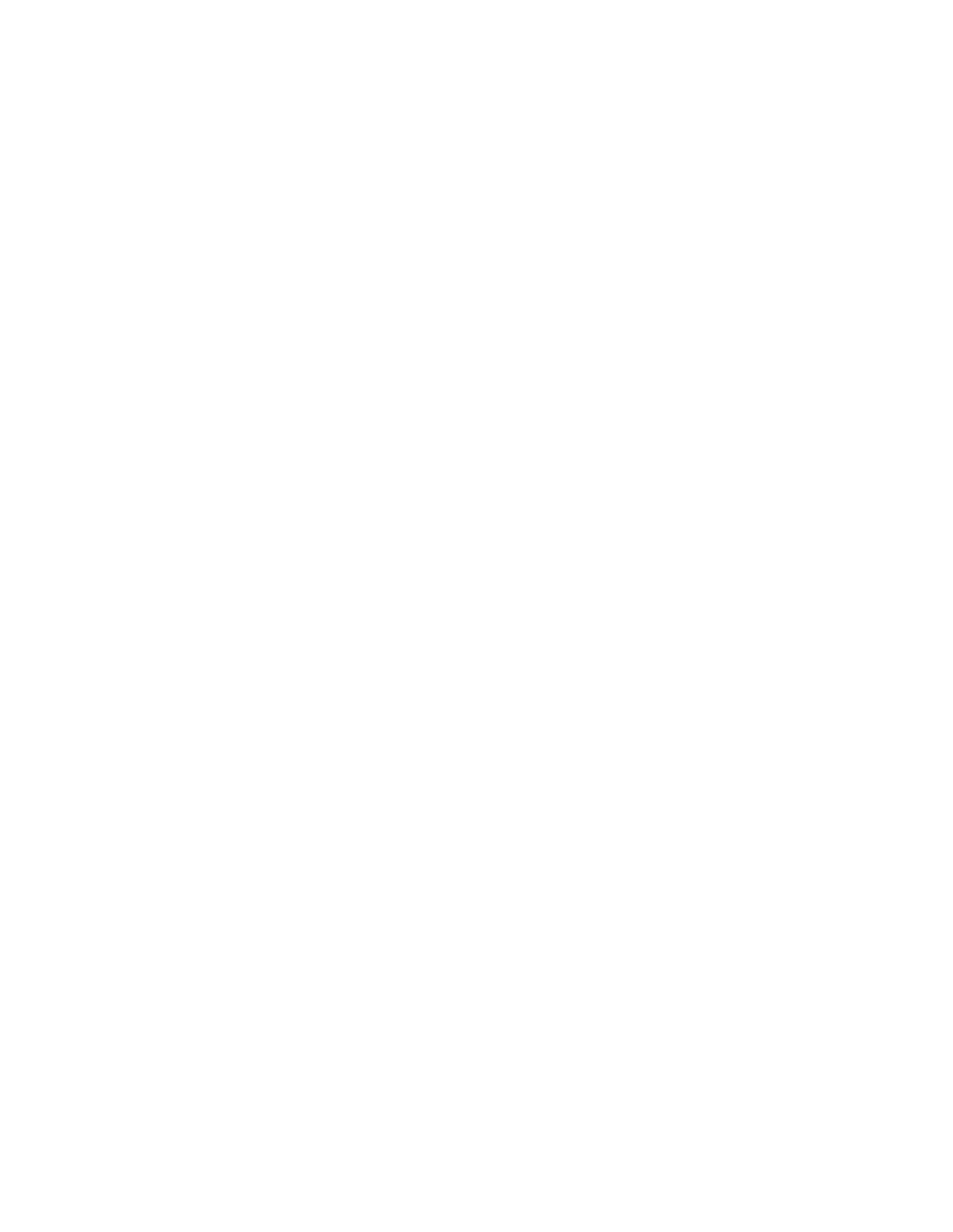#### **CHAPTER 1. INTRODUCTION**

#### **100. PURPOSE.**

**a.** This AC provides information on developing the repair station employee training program required under 14 CFR part 145, § 145.163, categories of training, training program components, and sample training programs.

**b.** This AC provides an acceptable means, but not the only means, of showing compliance with 14 CFR part 145, § 145.163. Neither of the sample programs described in Appendices 1 and 2 of this AC need to be used; they represent only a possible way to structure a training program that meets the requirements of the regulations. Each person subject to 14 CFR part 145 should develop his or her own program tailored to individual operations. Because this AC contains only guidance on developing a training program, the word "should" used herein applies only to an entity that chooses to follow a particular suggestion without deviation.

**c.** The FAA uses the word "capability" to describe the knowledge and skills required to properly accomplish assigned tasks. The word "competency" is used by the European Aviation Safety Agency (EASA) and many repair stations located outside the United States. These terms should be considered synonymous for the purposes of the training program and as used in this AC.

**d.** Entities wishing to become certificated under 14 CFR part 145, and those 14 CFR part 145 repair stations certificated prior to April 6, 2006, whether located within or outside the United States, should use this AC to develop the training program required by 14 CFR part 145.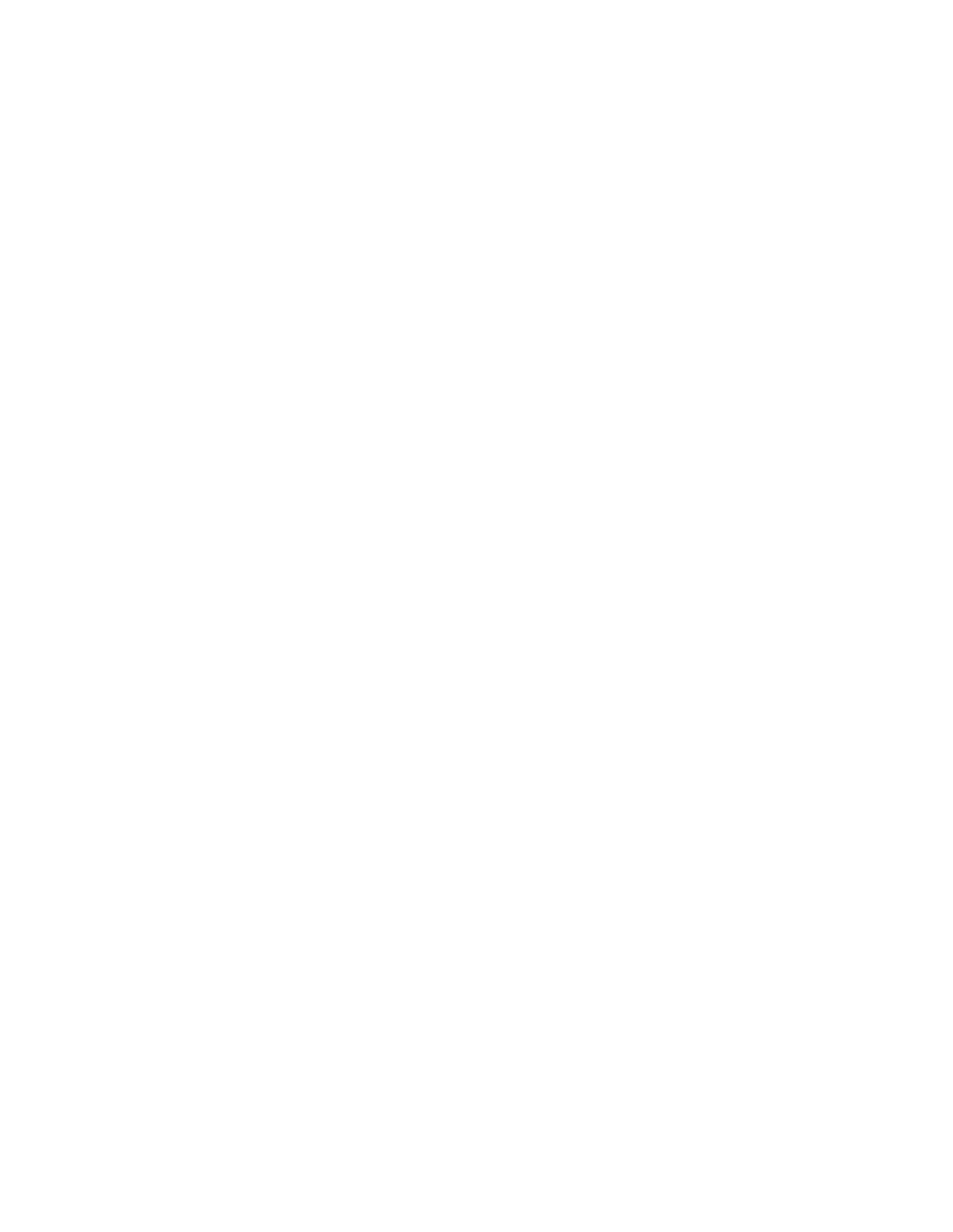#### **CHAPTER 2. BACKGROUND ON REPAIR STATION TRAINING**

#### **200. GENERAL.**

**a.** Beginning April 6, 2006, persons applying for a repair station certificate under 14 CFR part 145 must submit a training program for FAA approval. Additionally, repair stations that were certificated prior to April 6, 2006, must submit a training program for approval by the last day of the month in which their 14 CFR part 145 certificate was originally issued. The program must ensure that individuals performing maintenance (including inspections), preventative maintenance, inspections, and alterations under the repair station certificate are capable of performing assigned tasks.

**b.** Though prior to the August 2001 rule change (No. 145–27, Repair Stations; Final Rule with Request for Comments and Direct Final Rule with Request for Comments (66 FR 41087, August 6, 2001)), 14 CFR part 145 did not include a specific requirement for a training program, the repair station needed to ensure persons were competent to perform assigned tasks. Only those repair stations performing maintenance or preventative maintenance functions for a 14 CFR part 121 or 14 CFR part 135 certificate holder were required to have a training program to ensure each person who determines the adequacy of the work performed is fully informed about the procedures, techniques, and new equipment in use and is able to perform all associated duties.

**c.** Mechanics may acquire their initial skill through formal training, such as 14 CFR part 147 Aviation Maintenance Technician Schools (AMTS) or hands-on experience working under FAA-certificated Airframe and Powerplant (A&P) mechanics or in the military. Once an individual obtains a certificate, acquired experience can vary substantially, as well as the type or level of training. Therefore, repair stations need proper initial and recurrent training to ensure persons are capable of performing assigned tasks, even when the majority of the workforce may be certificated under 14 CFR part 65.

**d.** There are numerous categories of personnel employed by 14 CFR part 145 repair stations, with a variety of specialties. Hiring practices vary widely among repair stations with some employees having direct relevant experience, certification, and training, while others do not. There are maintenance personnel who work for temporary placement organizations, which permit repair stations to meet peak workload demands. Therefore, all employees that are assigned tasks to perform maintenance (including inspection), preventive maintenance, or alteration must be included in the training program to ensure they are capable of performing the specific assigned tasks of the particular repair station.

**e.** Title 14 CFR part 145, § 145.163, promulgated in August 2001 under amendment No. 145–27, requires each repair station to establish a training program for employees who perform maintenance (including inspection), preventative maintenance, or alteration under the authority of the repair station's certificate. This training program will enhance aviation safety by ensuring each maintenance employee is fully capable of performing assigned tasks. The FAA understands that repair stations vary in size; therefore, it expects each repair station to have a training program appropriate to its organization and the work it performs.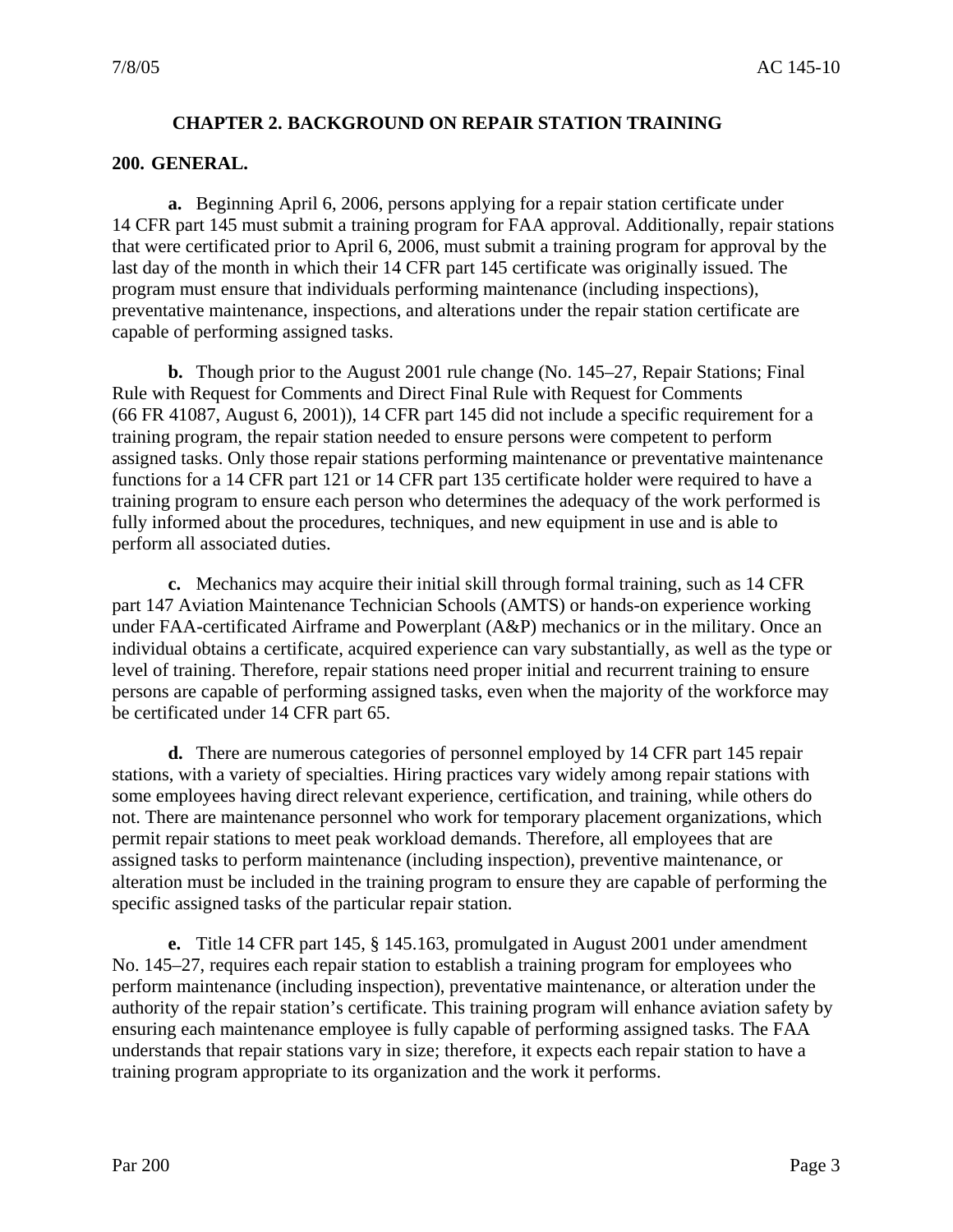**f.** The FAA notes that some 14 CFR part 145 repair stations have EASA certifications. EASA Part-145 contains licensing and training requirements for Approved Maintenance Organizations (AMO) that perform maintenance on articles of those operators under the regulatory control of European Union (EU) Member States. These EASA Part-145 requirements can affect FAA part 145-approved repair stations that also have EASA approvals since EASA requires maintenance human factors training as part of the Bilateral Aviation Safety Agreement (BASA) and Maintenance Implementation Procedures (MIP) with the United States. The FAA training program may include the requirements of other civil aviation authorities as long as the 14 CFR part 145 requirements are also met.

**201. REGULATORY REQUIREMENTS.** Beginning April 6, 2006, 14 CFR part 145 requires an applicant for certification and current FAA-certificated repair stations to submit a training program to the FAA for approval. The employee training program approved by the FAA must include initial and recurrent training requirements. The training program must ensure each employee assigned to a maintenance (including inspection), preventative maintenance, and alteration task is capable of performing the work. Upon training program approval by the FAA, the repair station will begin following its approved procedures. If a repair station accomplishes work for a 14 CFR parts 121, 125, 129, or a part 135 operator, its program must ensure any employee assigned to tasks for these referenced operators are trained in accordance with that operator's requirements.

**202. MANUAL REQUIREMENTS.** The training program may be documented in the Repair Station Manual (RSM) or it may be in a separate manual. If the training program becomes part of the RSM, these procedures should distinguish between handling revisions to the approved training manual section from handling those revisions associated with the non-approved repair station manual. The procedures should also include how submitting revisions to the certificate-holding district office (CHDO) will be handled for the different types of manuals. If the training program is contained in a separate manual, that document may include the revision and notification provisions required by 14 CFR part 145, § 145.209(e).

## **203. PROGRAM SCOPE AND COMPLEXITY.**

**a.** The purpose of the repair station's initial and recurrent training program is to ensure repair station employees performing maintenance (including inspection); preventative maintenance and alteration are capable of performing assigned tasks as required by 14 CFR, part 145, § 145.163.

**b.** Each repair station's training program must be based on its individual operation and needs. When developing its training program, each repair station should consider its size, ratings, maintenance tasks associated with positions, and its employees' experience and skill levels.

**c.** Each individual employed by a repair station should have training based on the tasks associated with the person's job position. Therefore, each repair station should develop procedures for determining the training each employee requires. Also, not all repair station employees require the same level of training. To facilitate the development of the training requirements and courses of study, each repair station may wish to separate its staff into categories. Those persons that perform maintenance (including inspection), preventative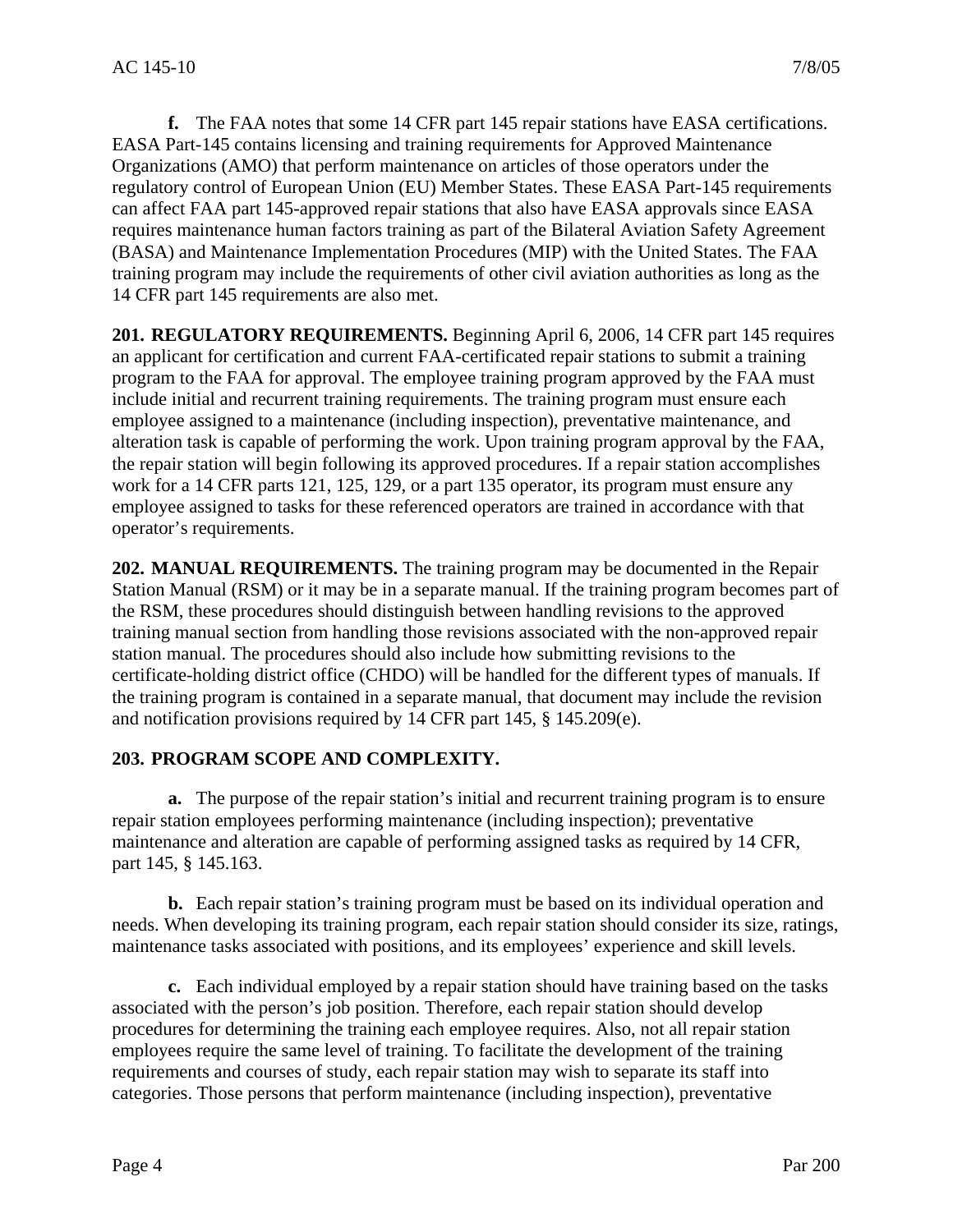maintenance, or alteration tasks must be trained under the provisions of the approved training program required by 14 CFR part 145. Other employees may be trained under the 14 CFR part 145 training program, but their training should not be considered mandatory under the regulations. The following table shows two examples of types of categories a repair station might use:

| <b>Type of Repair</b><br><b>Station</b> | <b>Example of Staffing Categories</b>                                                                                                                                                                                                                                                                                                                                                                                                                                                                                       |
|-----------------------------------------|-----------------------------------------------------------------------------------------------------------------------------------------------------------------------------------------------------------------------------------------------------------------------------------------------------------------------------------------------------------------------------------------------------------------------------------------------------------------------------------------------------------------------------|
| Small to medium                         | $(1)$ Technicians and inspectors that perform maintenance, preventative<br>maintenance, and alteration duties (including inspection).<br>(2) Supervisors that perform maintenance, preventative maintenance, and<br>alteration duties (including inspection).<br>(3) Managers and support staff that perform maintenance, preventative<br>maintenance, and alteration duties (including inspection).                                                                                                                        |
| Larger                                  | $(1)$ Technical personnel conducting maintenance, preventative<br>maintenance, and alteration duties (including inspection) with authority<br>for approval for return to service.<br>(2) Technical personnel conducting maintenance, preventative<br>maintenance, and alteration duties (including inspection) without<br>authority for approval for return to service.<br>(3) Inspection personnel.<br>(4) Supervisor personnel that perform maintenance, preventative<br>maintenance, or alteration functions and duties. |

## **TABLE 1. EXAMPLE REPAIR STATION CATEGORIES**

**d.** Each repair station's training program should address:

**(1)** Indoctrination (initial and recurrent) training for new and existing employees covering the regulations and the repair station's operations, policies, and procedures (see paragraph 301);

**(2)** Initial technical requirements for new and existing employees taking on new tasks to ensure appropriate technical skills training is provided (see paragraph 302);

**(3)** Recurrent technical training for specific tasks or functions to ensure currency in existing or added capabilities (see paragraph 303);

**(4)** Specialized technical training or advanced training requirements for specific tasks or functions to ensure all employees accomplishing maintenance remain capable of performing assigned tasks (see paragraph 304); and

**(5)** Remedial technical training requirements to correct demonstrated lack of skill or knowledge deficiencies (see paragraph 305).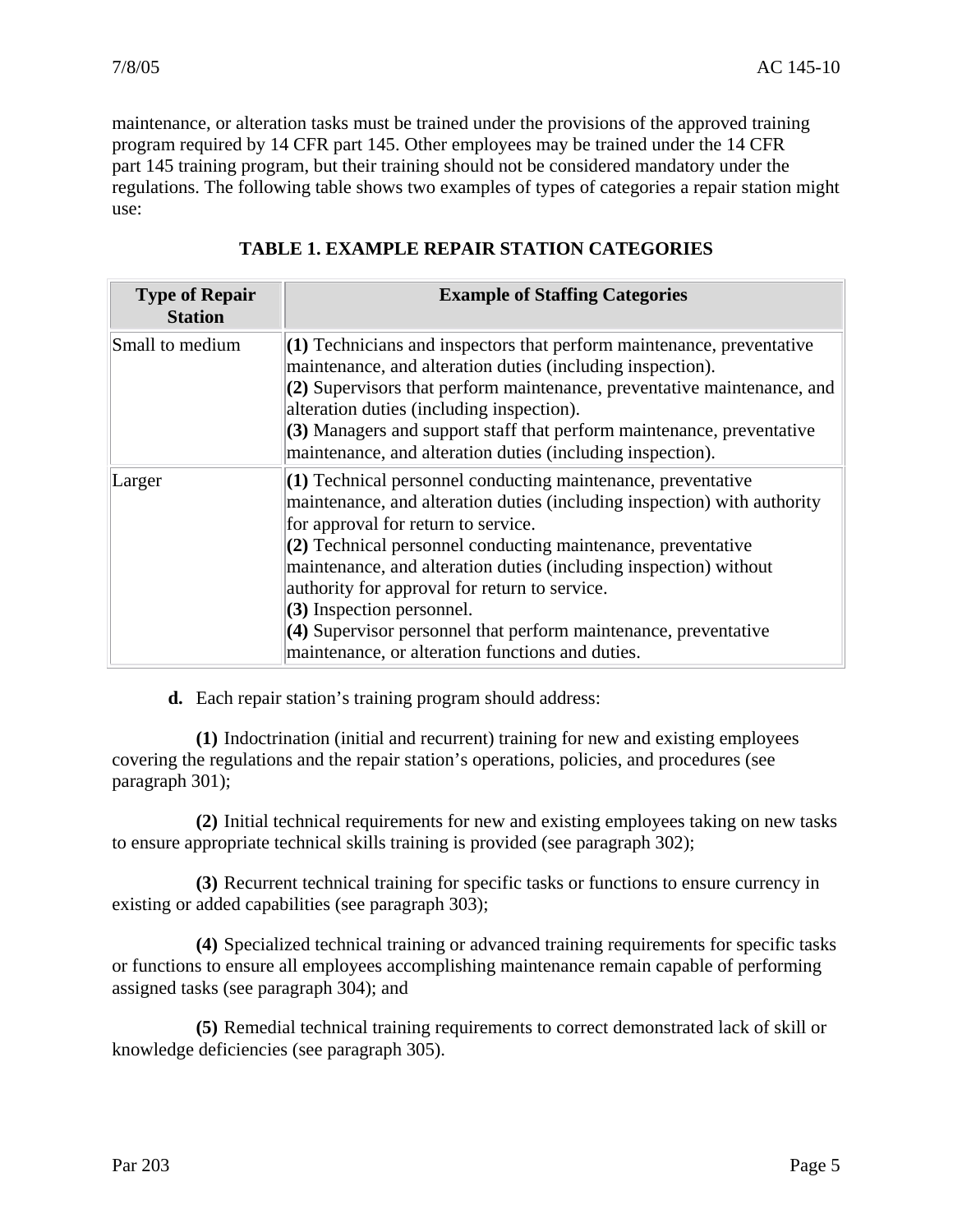**e.** Each repair station's training program will vary in the number of courses, content, time requirements, training methods, and sources. One repair station may have separate indoctrination courses for technicians, inspectors, managers, and supervisors. Another repair station may have only one indoctrination course appropriate for all of its employees, including temporary personnel.

**f.** Consistent with its evolving systems safety certification and surveillance process, the FAA may ask the following questions to establish whether the training program meets the requirement for ensuring each employee performing maintenance, preventative maintenance, and/or alteration tasks is being trained or is capable of performing the assignment:

**(1)** Is there clear responsibility and authority? Did the repair station clearly identify the job title responsible for the different aspects of the training program? Did the repair station identify the job title with the authority to propose changes to the approved training manual?

**(2)** Are there written procedures? Are the repair station's training program policies and procedures written in its training manual or program document?

**(3)** Is there a measurement of effectiveness? Is there a method of determining whether the employee is capable of performing assigned tasks?

**(4)** Are there controls in place? Does the repair station have adequate procedural controls to ensure that all applicable elements of the training program are carried out in specific situations?

**(5)** Does the repair station identify and describe the interface between the training program and the individuals responsible for task assignments?

**(6)** Are there written procedures that require the repair station to maintain personnel training records for 2 years?

**(7)** Is the manual identified with applicable contact information such as company name, address, certificate number, telephone, fax, email, etc.?

**(8)** Does the control system include a distribution list identifying a particular manual to a person or location?

**(9)** Does the manual contain an adequate revision system to allow an easy determination of currency?

**(10)** Is there a procedure for submitting revisions to the CHDO for approval?

**(11)** Does the training program have provisions for initial and recurrent training?

**(12)** Are individual training requirements identified and documented?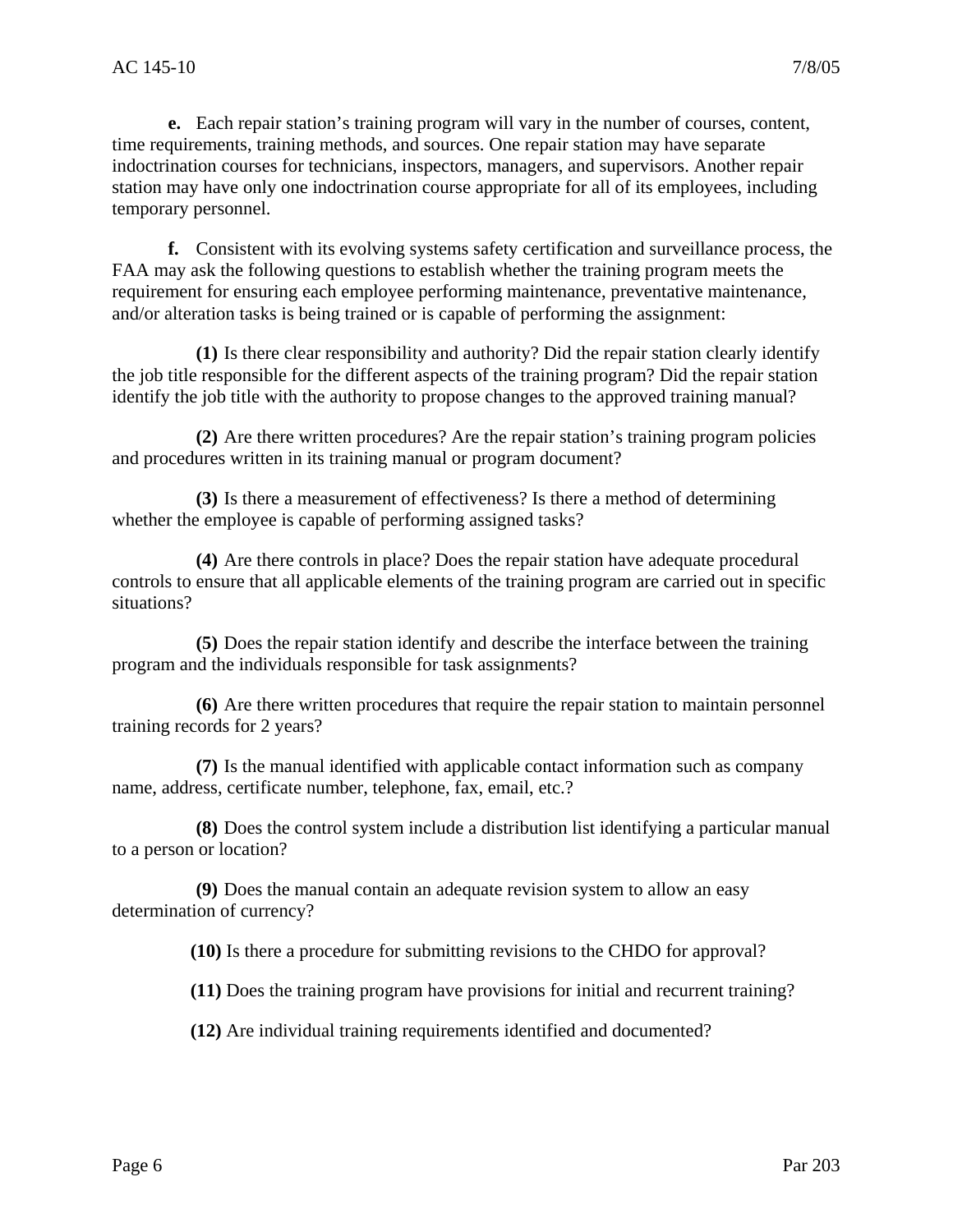#### **CHAPTER 3. CATEGORIES OF TRAINING AND COURSES OF STUDY**

**300. GENERAL.** As previously mentioned, a repair station may divide its initial and recurrent training into the following areas of study for each category of employee:

- **a.** Initial, including:
	- Indoctrination,
	- Technical training, and
	- Specialized technical training.
- **b.** Recurrent.
- **c.** Remedial, based on demonstrated need.

#### **301. INDOCTRINATION (INITIAL AND RECURRENT) TRAINING.**

**a.** This is core training for all repair station personnel. The scope and depth of indoctrination training may vary based on the individual's assigned position. The repair station should determine the level of indoctrination training required for each job assignment, through its training needs assessment process described in paragraph 401.

**b.** The following subjects should be addressed in the training program, regardless of the repair station's size or ratings:

**(1)** CFR requirements, particularly those associated with the repair station maintenance functions and authority as reflected on the certificate and operations specifications.

**(2)** Company manuals, policies, procedures, and practices, including quality control (QC) processes, particularly those associated with ensuring compliance with maintenance (including inspection), preventative maintenance, and alteration procedures established to show compliance with 14 CFR part 145.

**(3)** Department of Transportation (DOT) hazardous material (hazmat) requirements, general Occupational Safety and Health Administration (OSHA), Environmental Protection Agency (EPA), and other local, State, and Federal laws requiring training for different categories of employees.

**NOTE: Do not confuse employee hazmat familiarization and training with the regulatory requirement of DOT Title 49 of the Code of Federal Regulations (49 CFR) part 171, § 171.8 "hazmat employee/hazmat employer" training standards, which requires mandatory hazmat training for those personnel engaged in the shipping of hazardous materials.** 

**(4)** Maintenance human factors.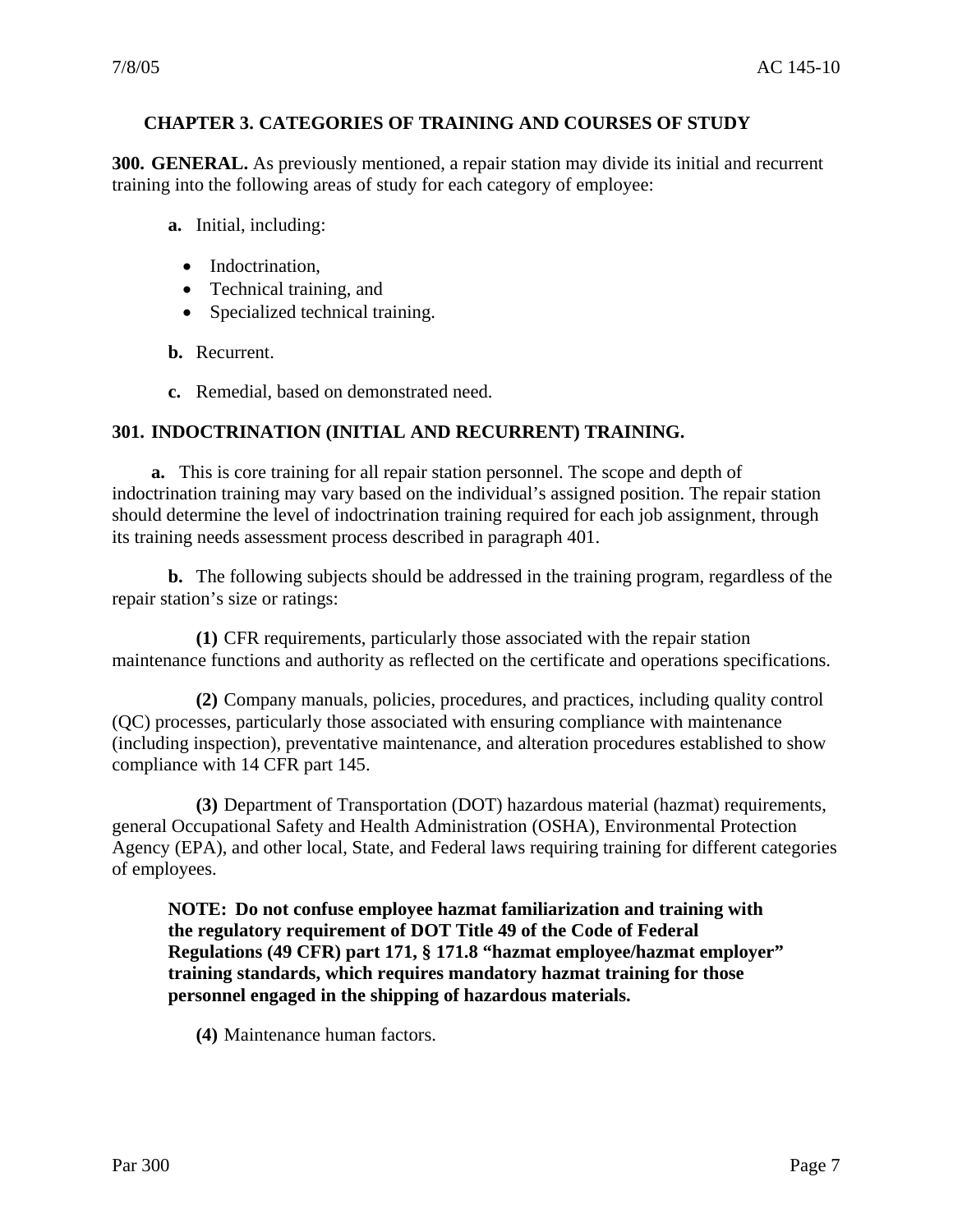**NOTE: Training in maintenance human factors is an essential part of an FAA-approved training program. The repair station's submitted training program and any revision thereto must include human factors elements. The human factors training procedures defined in the training program should be related to aviation maintenance, safety-related issues, existing legislation, where relevant, and/or some of the suggested elements below.** 

**c.** The FAA concurs with European authorities in that human factors training related to maintenance practices would provide an additional margin of safety to the repair industry. A human factors training program should be related to maintenance practices where possible. The following are suggested human factors elements for inclusion into a repair station training program:

- General/introduction to human factors,
- Statistics.
- Safety culture/organizational factors,
- Human error,
- Types of errors in maintenance task,
- Human reliability,
- Human performance and limitation,
- Vision,
- Hearing,
- Stress.
- Situational awareness (SA), and
- Workload management.

**(5)** Computer systems and software, as applicable to the repair station's maintenance (including inspection), preventative maintenance, and alteration systems and procedures.

**(6)** Facility security.

**NOTE: Some of the subjects listed above do not fall under the direct purview of the FAA or the Flight Standards Service (AFS); however, the FAA recognizes that companies desire to have one training program for all employees. Repair stations are encouraged to distinguish between training required to comply with 14 CFR part 145 and other training that will be provided to employees in its training manual or program procedures.** 

#### **302. TECHNICAL TRAINING.**

**a.** The repair station's technical training areas of study may be separate and distinct from indoctrination training and may apply to different categories of employees within a given job position. Technical training requirements should focus on providing employees with the appropriate skill or task training required to properly perform job position assignments.

**b.** The repair station should have procedures to determine the applicable scope and depth of initial and/or recurrent training based on each job assignment and each employee's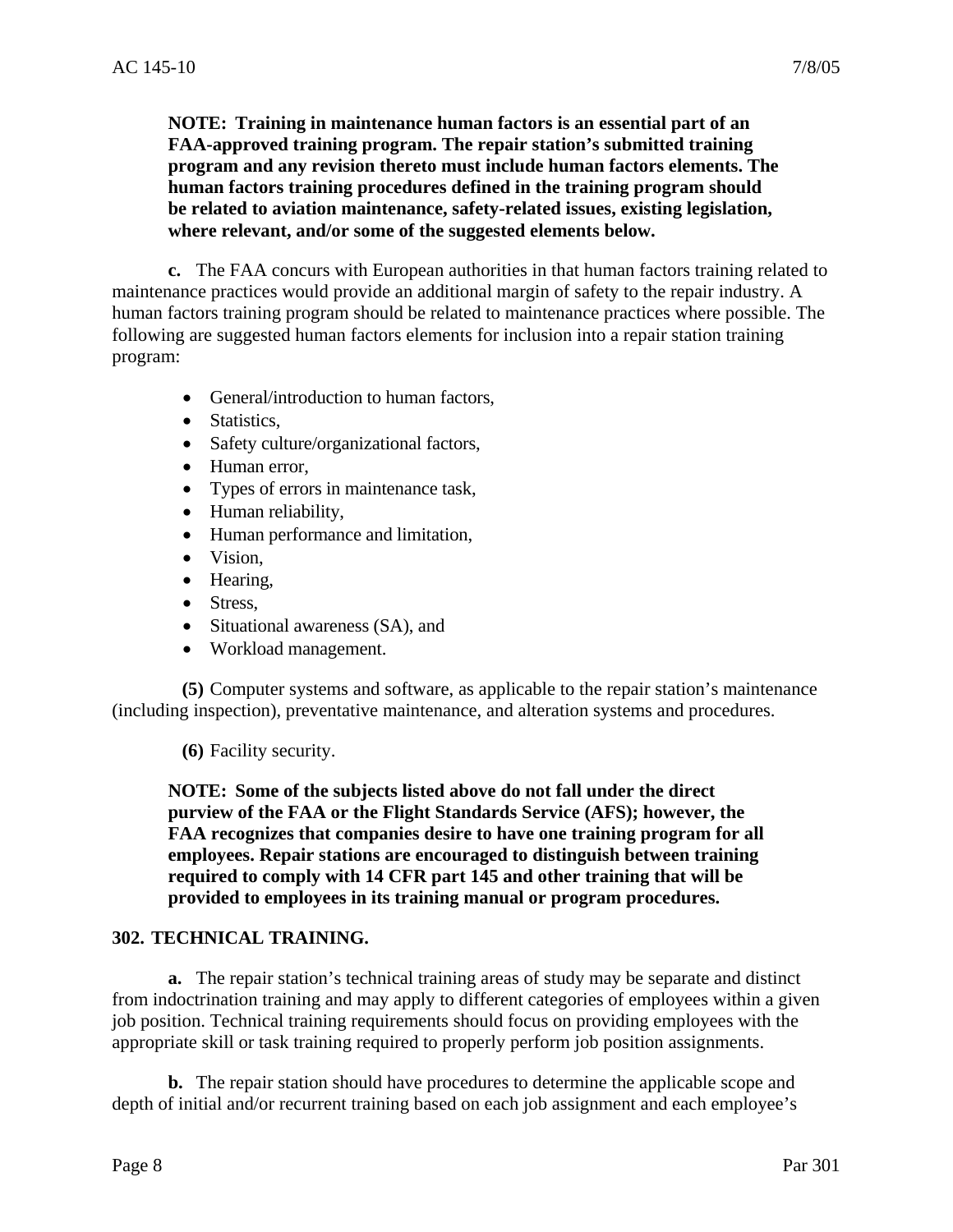experience and capability established by the needs assessment (see paragraph 401). The needs assessment is the basis for determining an individual's initial and recurrent training requirements.

**c.** When developing the initial or recurrent training courses, the repair station may want to take into account that individuals will not have the same training, experience, and skill level. For example, when developing its initial course of study for technicians, a repair station may want to have separate programs for:

- **(1)** Individuals that hold an A&P certificate.
- **(2)** Individuals with experience performing similar tasks at another repair station.
- **(3)** Individuals with applicable military aviation maintenance experience.
- **(4)** Individuals with no skills, experience, or knowledge.

**d.** A repair station may have more than one training course for its employees. For example, initial training for new repair station technicians with limited repair station experience may include the following in-depth courses:

- **(1)** Maintenance human factors.
- **(2)** Tools.
- **(3)** Test equipment, including ground support equipment.
- **(4)** Materials and parts.
- **(5)** Records and recordkeeping.
- **(6)** Specific hazmat, OSHA, and EPA requirements.
- **(7)** Shop safety.
- **(8)** Specific job or task training.

**e.** In contrast, initial training for new technicians with prior repair station experience may include a general review of the same subjects as necessary and detailed technical training only for specific job or task assignments. In all events, an individual's specific training requirements should be established based on a needs assessment.

**f.** Additionally, whenever new information is introduced on the topics, the initial training requirements for new employees should be updated and existing employees should be provided abbreviated initial training on the new information. Alternatively, the additional information may be imparted to existing employees through the recurrent training requirements.

**g.** The time devoted to initial or recurrent training can vary depending on the level of experience of the individual and skills and knowledge associated with the assigned job or tasks.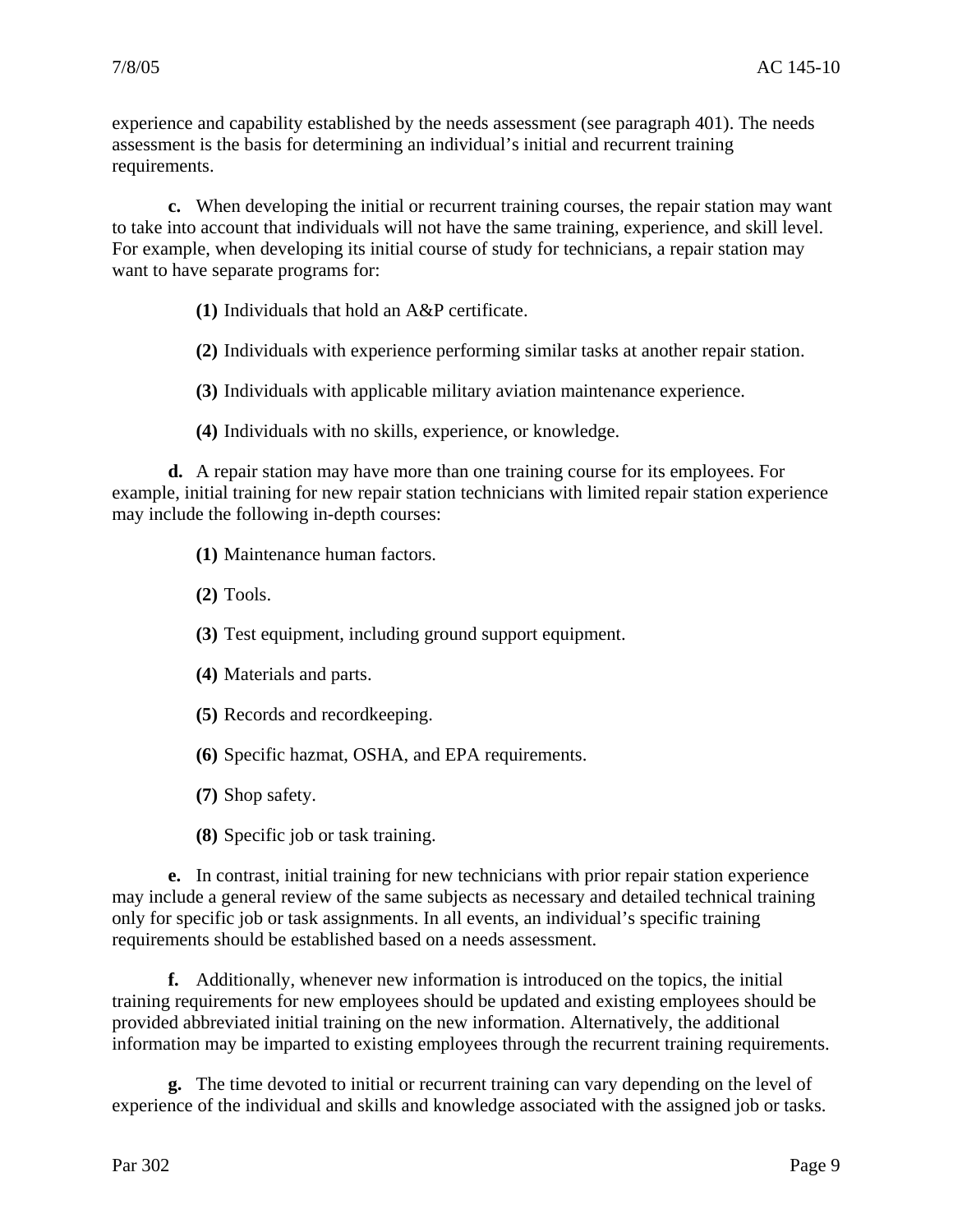However, the repair station should establish a basic minimum standard for all employees in a specific job position, whether through training given by the repair station or knowledge acquired through other sources. For example, the repair station could establish minimum time requirements for training or alternatively could assess the need for training based upon skills and knowledge testing. In either event, the repair station training program must ensure that the employee is capable of properly performing assigned tasks.

## **303. RECURRENT TRAINING.**

**a.** Recurrent maintenance training commonly includes training known as refresher training, to ensure that a repair station employee remains capable of properly performing the assigned job. The repair station's program should define the terms initial and recurrent and identify the areas of study and/or courses/lessons that will be provided under the two definitions. The definitions should be associated with either the person receiving the training, the training course, or the information being offered. The repair station should have procedures to determine the recurrent training requirements for each job assignment or employee. Not all job assignments will have the same recurrent training requirements. The repair station may also wish to provide a procedure for determining when training is not required to ensure an employee is capable of performing assigned tasks.

**b.** The repair station should have procedures to determine the type and frequency of recurrent training for each of its employees through the needs assessment. The repair station may define recurrent training that will be provided on a regular basis to address any subject provided in initial training. Alternatively, the repair station may provide new information on initial training requirements to existing employees under the recurrent training system. Its program procedures should set forth the two different types of recurrent training:

**(1)** That which updates the initial training requirements on a one-time basis.

**(2)** That conducted on a regular basis (refresher training).

**c.** Each repair station's recurrent training program should differ since it should be based on the repair station's needs assessment, which will take into account its size, employees, customers, and complexity of ratings and operations.

**304. SPECIALIZED TRAINING.** The repair station should have procedures to identify job assignments that will require special skills or have complexity that would require the development of specialized training to ensure capabilities. Some areas that may require specialized training include flame and/or plasma spray operations; special inspection or test techniques; special machining operations; complex welding operations; aircraft inspection techniques; or complex assembly operations. Individuals who attend specialized training and develop competency in a particular job assignment or task should be able to convey the information to other employees. The repair station's training program should address the initial and recurrent training requirements for any task or assignment that it determines requires specialized training.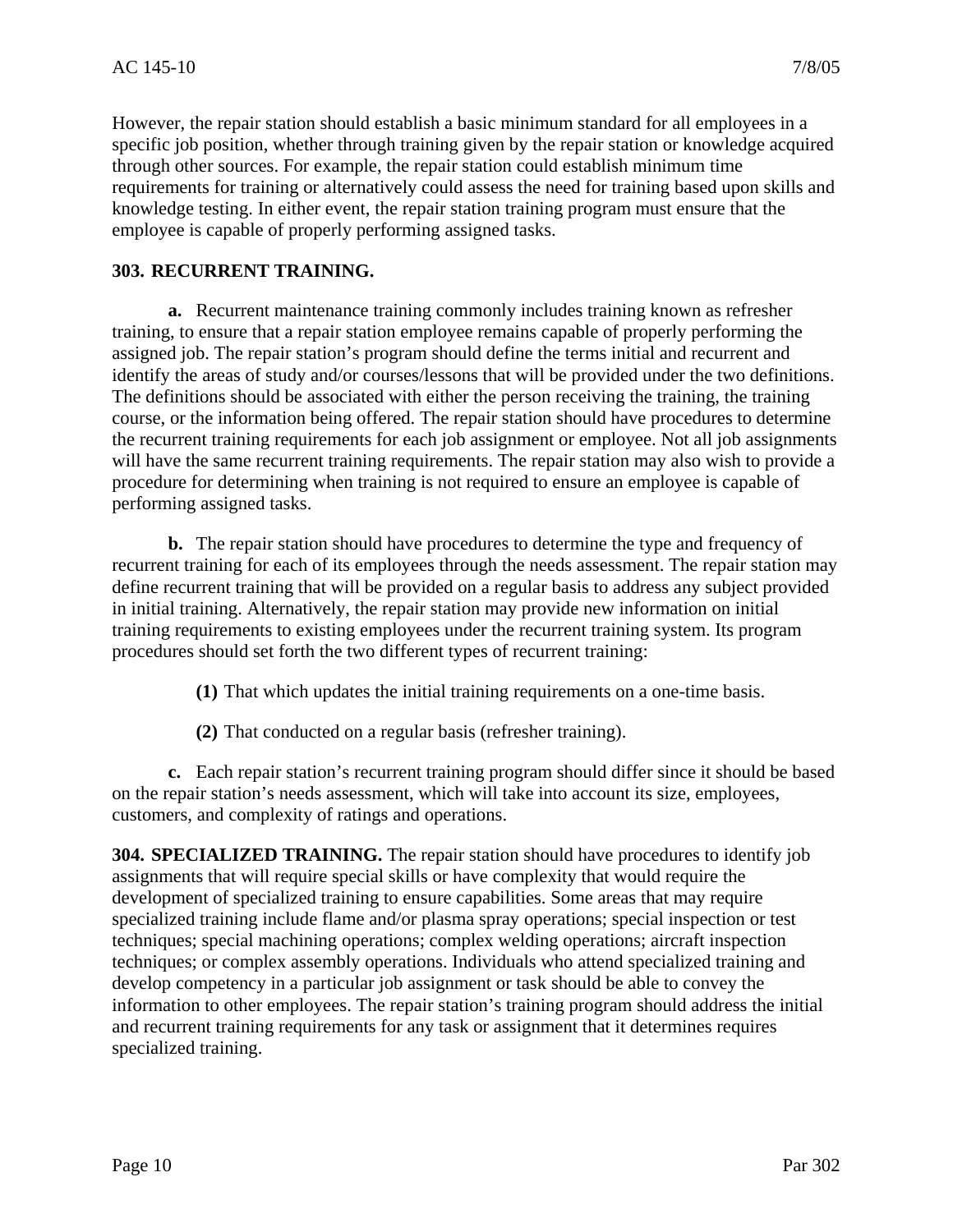## **305. REMEDIAL TRAINING.**

**a.** A repair station should have procedures to determine an individual's training requirements, including when an employee will be provided remedial training. The repair station should use remedial training procedures to rectify an employee's demonstrated lack of knowledge or skill by providing information as soon as possible. In some instances, remedial training may consist of an appropriately knowledgeable person reviewing procedures with an employee through on-the-job training (OJT). Remedial training should be designed to fix an immediate knowledge or skill deficiency, and may focus on one individual.

**b.** Successful remedial training should show an individual what happened, why it happened, and, in a positive manner, how to prevent it from happening again. Remedial training may be included in the repair station's definitions of initial or recurrent training requirements.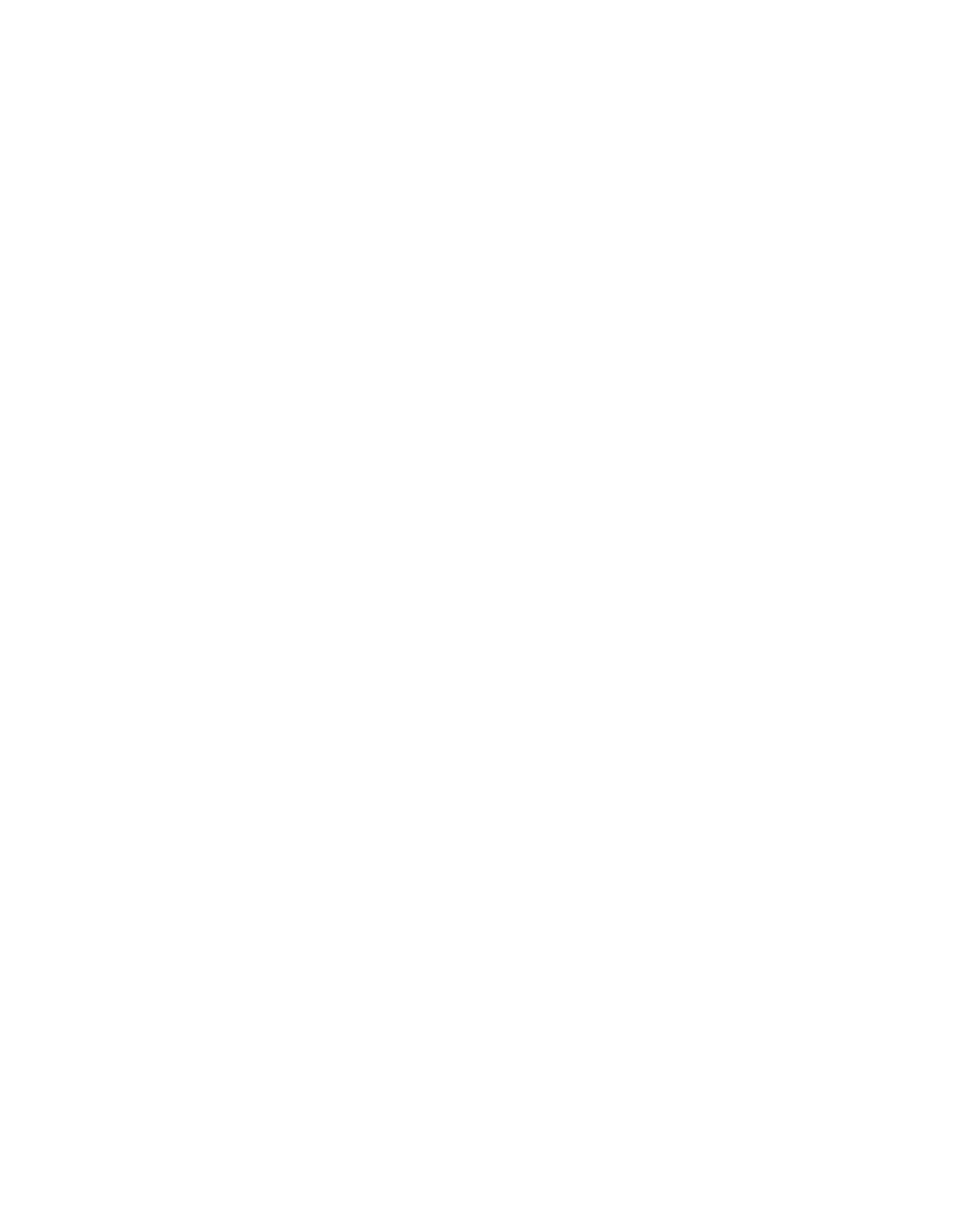## **CHAPTER 4. TRAINING PROGRAM BASIC COMPONENTS**

#### **400. GENERAL.**

**a.** An effective training program should contain the following elements.

**(1) Needs Assessments.** The repair station should have defined processes for objectively identifying its training requirements and assessing each individual's capabilities.

**(2) Area of Study and Course Definition.** The training program should include the procedures used to design each area of study, and/or individual classes or lessons. This includes defining the specific purpose and objectives of a given area, any prerequisites, any required lessons, any time requirements, and the desired outcome—gained technical skill or knowledge. The individual courses associated with a particular area of study should include a detailed description of the technical information or skill that will be taught, along with the referenced material, tools, equipment, or procedures that will be used, the methods and sources of training available, instructor qualifications, and method of recording employee accomplishment.

**(3) Identification of Training Sources and Methods.** The repair station should have a method to identify and select the sources and methods of training that will meet the regulations and its training objectives.

**(4) Measurement of Effectiveness.** To avoid the potential of assigning an unqualified person to maintenance or alteration tasks, the training program may include a process to continually measure the effectiveness of the overall training program and individual training courses.

**(5) Training Documentation.** The repair station must have procedures to document each individual's training to ensure compliance with 14 CFR part 145, § 145.163. This includes defining the extent of training records and establishing a system for creating, accessing, and retaining training records for 2 years after the training is provided.

**(6) Interfaces.** The repair station should include a description of how its training program interacts with other repair station functions, particularly how the capabilities of employees are assessed prior to being assigned maintenance (including inspection), preventative maintenance, and alteration tasks.

**b.** Each repair station's procedures addressing the suggested elements will vary in terms of complexity and scope to fit the repair station's requirements. Ultimately, the training program must ensure each employee performing maintenance (including inspection), preventative maintenance, or alteration duties is capable of performing assigned tasks.

**401. NEEDS ASSESSMENTS.** The repair station's needs-assessment procedures enable the repair station to identify its training requirements based on job positions, duties, and tasks. It also establishes an objective method for determining training standards, assessing the capability of its employees, and establishing training programs for its employees to fill the gap between position/duty/skill/task requirements and employee capabilities. Procedures associated with the repair station's needs assessment will be based on its size; employee hiring; assignment and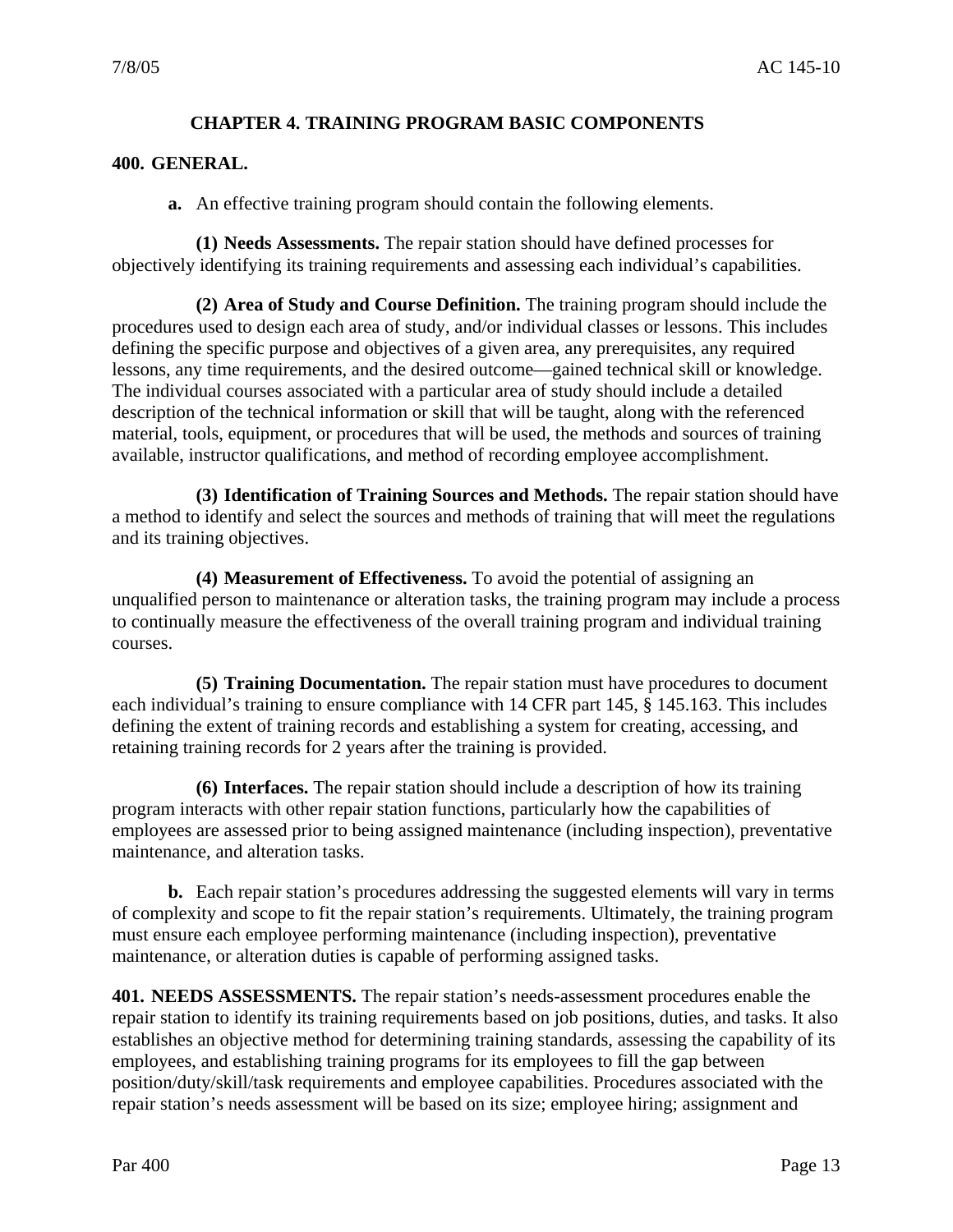training practices; customer base; and the complexity of its ratings and scope of operations. The repair station should establish the basic standard that identifies the individual employee's training needs by assessing the job function and duties against the employee's specific skills and knowledge. Training areas, programs, and lessons can then be assigned to fill any gaps between the skills and knowledge needed for the job tasks and the employee's capabilities.

#### **a. Repair Station Needs Assessment.**

**(1)** The program description should include the processes the repair station will use to identify its training requirements for ensuring each individual assigned to perform maintenance (including inspection), preventative maintenance, and alterations tasks is capable of performing the job properly. If you are a single employee repair station, you must evaluate your capabilities and determine that your current training is adequate or if additional training is necessary to perform the task for which you are rated. The training needs assessment is a method of analyzing the job tasks associated with repair station's maintenance and alteration positions. This entails identifying the knowledge and skills required to successfully fill positions that perform maintenance and alteration tasks. In addition, when determining its training requirements, a repair station should analyze the nature of its business structure and its customers.

**(2)** When identifying overall training needs, the repair station should consider:

**(a)** The tasks associated with each position responsible for performing maintenance, preventative maintenance, or alteration.

**(b)** The skills, experience, and training of new and current employees.

**(c)** How assessments will be made of employees being assigned new tasks.

**(d)** The return of an employee to tasks after an extended period.

**(e)** The introduction of new regulations, procedures, equipment, or recordkeeping requirements.

**(f)** Preparing for a change in the nature of basic repair station capability.

**(3)** The needs assessment reviews the repair station's training requirements in the context of its existing staff's capability and tasks associated with specific work assignments. Based on the outcome of its training needs assessment, the repair station can develop and revise its areas of study and/or courses. The training needs assessment should identify the requirements for initial and recurrent training. Based on its needs assessment, the repair station will determine the type and extent of training needs for the company and for individual employees.

#### **b. Employee Needs Assessment.**

**(1)** The repair station's procedure should evaluate the current capability of its employees, technical and nontechnical. Only those performing maintenance, preventative maintenance, or alteration tasks must be trained under 14 CFR part 145; however, the repair station may wish to include employees that support or manage technical personnel. The training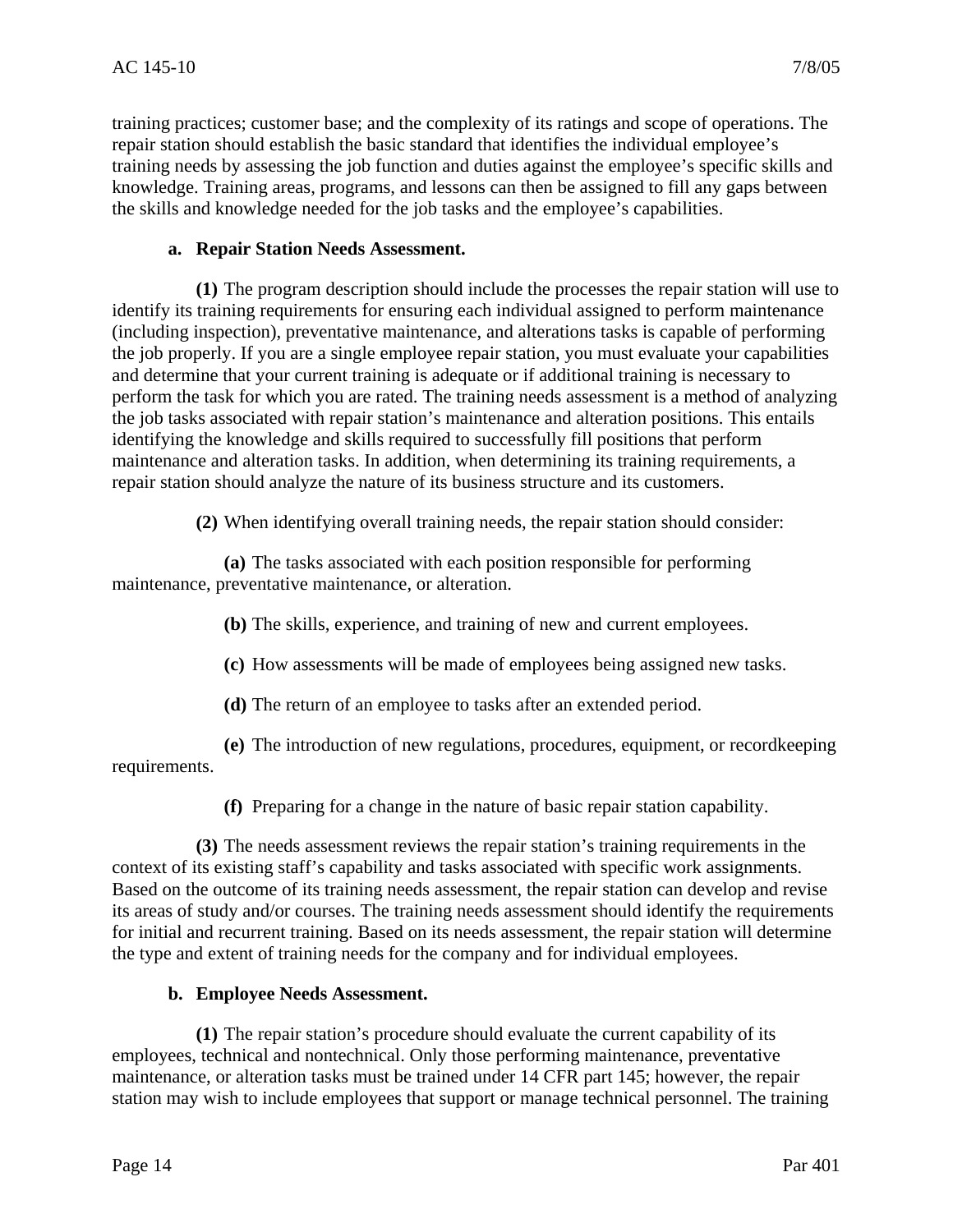program should differentiate between those employees required to be trained under the program and those that will be trained in accordance with the procedures at the repair station's discretion. Once a technical employee's capabilities have been assessed, employee specific training needs will be identified. If you are a single employee repair station, you must evaluate your capabilities and determine that your current training is adequate or if additional training is necessary to perform the task for which you are rated. Your training accomplishments or certifications should be contained in a training record. The basis of your program would show how you intend to remain current and how you will receive initial and recurrent training in accordance with 14 CFR part 145, § 145.163(a). These procedures should be documented and form the basis of your specific training program. The FAA recognizes that training programs may vary depending on the size of the repair station, its capabilities, and the experience of its employee(s). A portion or all of the training requirements of 14 CFR, part 145, § 145.163 may be met by attending trade or technical society seminars and through OJT. Some of the methods available to evaluate employee capability are listed in the following table.

| <b>Method for Evaluation</b><br><b>Capability</b> | <b>Usefulness of Method</b>                                                                                                                                                                                                                                                                                                                                                                                                                                                                                                                                         |
|---------------------------------------------------|---------------------------------------------------------------------------------------------------------------------------------------------------------------------------------------------------------------------------------------------------------------------------------------------------------------------------------------------------------------------------------------------------------------------------------------------------------------------------------------------------------------------------------------------------------------------|
| Formal examination                                | This may include development of formal written test procedures<br>with pass/fail criteria. While it is an effective method for assessing<br>knowledge, it does not necessarily determine whether an individual<br>can apply the knowledge to the assigned tasks.                                                                                                                                                                                                                                                                                                    |
| Certificate                                       | Possessing a certificate may be a prerequisite for some specialized<br>positions, the certification of qualifications or education from a<br>credible source can measure an individual's knowledge. However,<br>it does not necessarily assess the individual's ability to apply that<br>knowledge to assigned tasks.                                                                                                                                                                                                                                               |
| Completion of a training<br>course                | A review of the documentation or instruction provided can be used<br>to establish an individual's knowledge of a subject. Completion of<br>training courses is most useful when there is some verification,<br>through testing or demonstration, that the individual absorbed the<br>course objectives. However, successful completion of a training<br>course does not necessarily translate into the ability to accomplish a<br>task.                                                                                                                             |
| Practical evaluation                              | A practical evaluation permits the employee to demonstrate skills<br>in a controlled environment that is similar to a situation, or part of a<br>situation, encountered in real life. Such an evaluation might, for<br>example, allow the reviewer to focus on the critical steps in a<br>time-consuming process without actually going through the entire<br>process. This can be an effective way to determine an individual's<br>capability; however, the assessment can depend on the skills of the<br>individual designing the practical evaluation mechanism. |

## **TABLE 1. CAPABILITIES EVALUATION**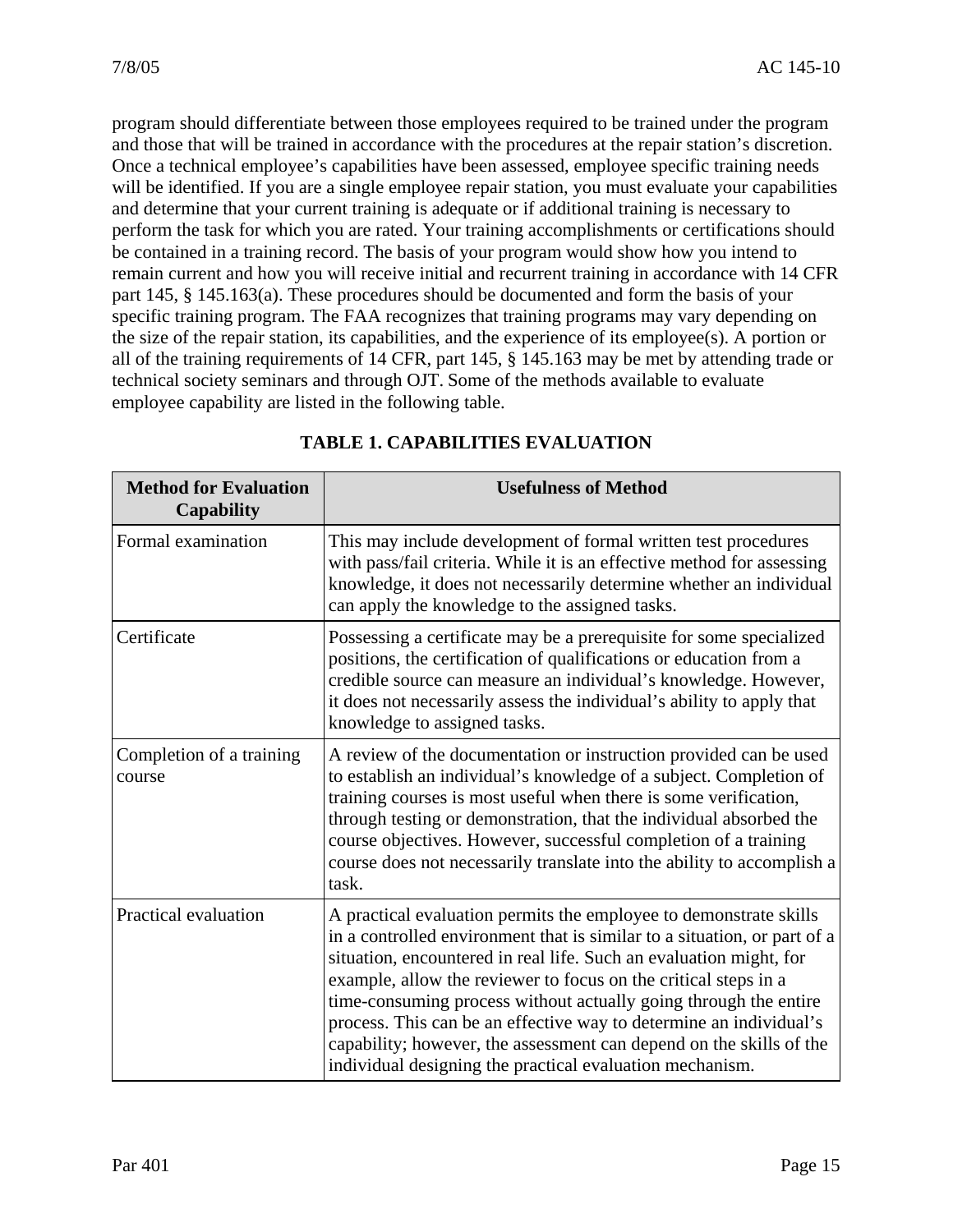| <b>Method for Evaluation</b><br>Capability     | <b>Usefulness of Method</b>                                                                                                                                                                                                                                                                                                                                                                                                                                                                                                                                                                                                                                                                     |
|------------------------------------------------|-------------------------------------------------------------------------------------------------------------------------------------------------------------------------------------------------------------------------------------------------------------------------------------------------------------------------------------------------------------------------------------------------------------------------------------------------------------------------------------------------------------------------------------------------------------------------------------------------------------------------------------------------------------------------------------------------|
| Group exercise                                 | A properly designed group exercise can help demonstrate the<br>understanding of a group that must work together on a project.<br>Where an employee's understanding of his or her role in a larger<br>scheme is important, a group exercise that tests that knowledge in<br>an appropriate context can illuminate who within the group needs<br>assistance and can illuminate human factors elements of the<br>training issue that might be otherwise misunderstood by the<br>students. It can also do so in a manner that lends itself well to<br>immediate remedial training as well as reinforcement of the<br>training given the other members of the group, where properly<br>administered. |
| On-the-job assessment                          | These types of assessments should be objectively based and judged<br>by successful accomplishment of specified tasks. This is an<br>effective way to determine an individual's capability; however, the<br>assessment can depend on the skills of the individual<br>accomplishing the assessment unless objective criteria are<br>established.                                                                                                                                                                                                                                                                                                                                                  |
| Oral examination in the<br>working environment | These types of assessments should be objectively based and judged<br>by the proper response to a consistent set of questions. This is an<br>effective way to assess an individual's knowledge and ability to<br>apply that knowledge. It is also a valid method of determining<br>whether an inspector or supervisor is capable of reading, writing,<br>and understanding the English language. However, it can depend<br>on the skills of the individual conducting the examination unless<br>objective criteria are established.                                                                                                                                                              |

#### **NOTE: This is a sample list of tools for assessing training success and should not be considered exhaustive. Unique instructional and teaching methods, for example, often give rise to unique evaluation mechanisms. The FAA encourages the use of novel techniques for conducting effective evaluations.**

**(2)** When carrying out any assessment of an individual's capabilities, the repair station's process should be as objective as possible and structured to produce consistent results. The repair station should establish the basic skill level and qualifications for assigned tasks under the job function or position, and then establish objective methods for comparing an individual's capability to those established skill standards. It may be necessary for the repair station to use more than one method to adequately assess an individual's capability. The repair station should also have procedures to accept prior experience, training, or education to establish an individual's capability. For example, a repair station may accept graduation certificates from a part 147 school and/or an A&P certification as acceptable evidence of a basic knowledge and skill level in a particular area. A repair station could also have procedures for accepting certificates from previous training by manufacturers or associations, or documented by military records. The repair station should have procedures to: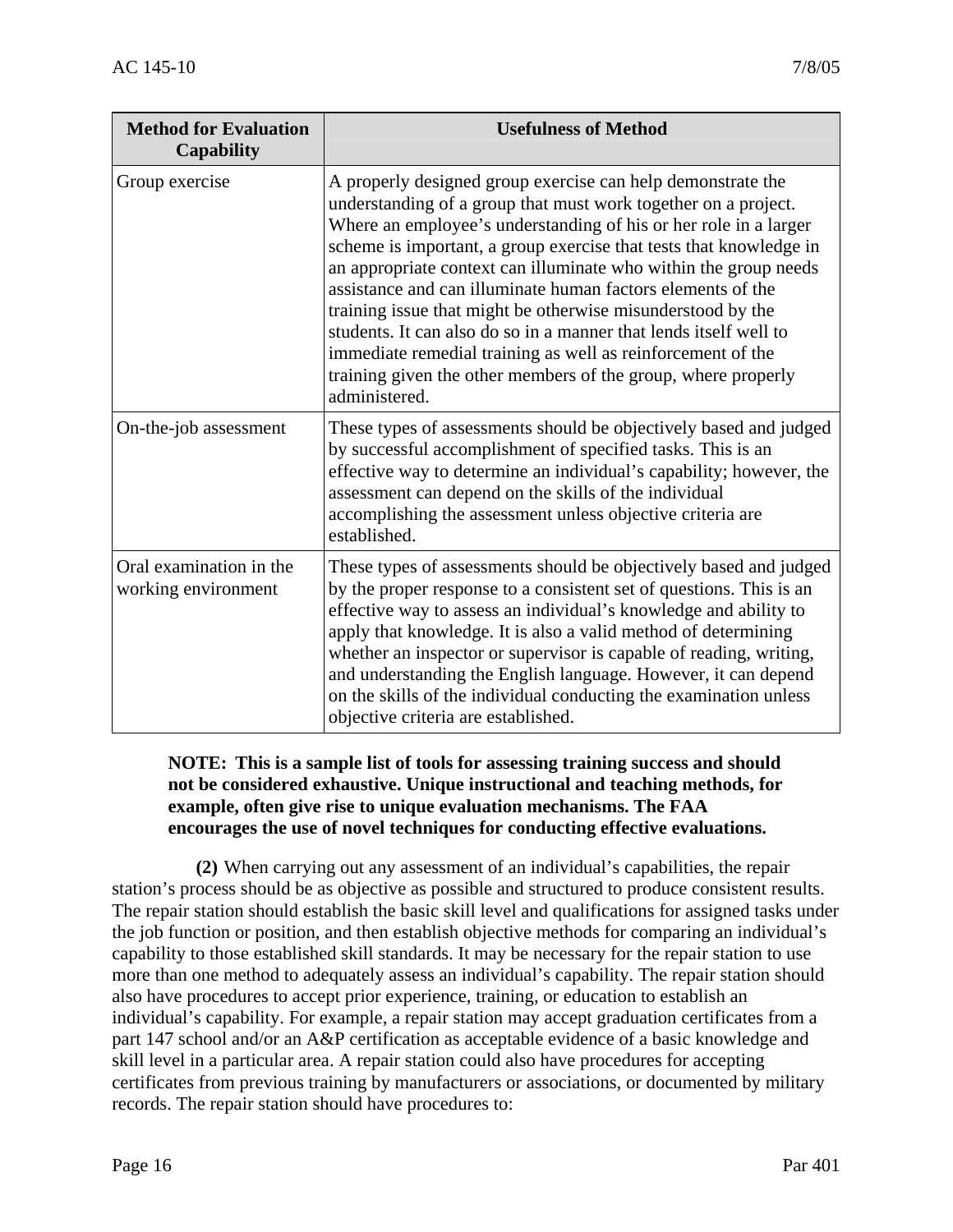- Ensure the assessments are objectively based and consistent;
- Ensure the assessment is documented in the individual's training records;
- Ensure the individual conducting the assessment is qualified to evaluate the results of the assessment; and
- Monitor the individual to ensure capability of performing the tasks consistently at an acceptable level and assigning recurrent or remedial training as necessary.

**402. AREA OF STUDY AND COURSE DEFINITION.** Once the repair station identifies its training requirements, including the type of training each individual needs, it can define the areas of study it needs, what subjects should be included in each area or what individual course/lesson it is going to make available, and what level of treatment is appropriate, such as introductory or advanced, initial, or recurrent for each course. The development will take into account the needs assessment of the job tasks and the level of experience of the individuals to be trained.

**a.** The repair station can develop its own areas of study or provide acceptable courses or lessons to its employees. If the repair station chooses to develop areas of study, each area should include objectives, desired outcome, and a list of available courses/lessons.

**b.** Each course or lesson under an area of study should include, as appropriate, the following:

**(1)** The prerequisites or minimum student qualifications prescribed by the regulations or required by the repair station for enrollment in the course, for example, the type of airman certificate; aircraft; product and/or article qualifications; previous training; experience with other operators; and recency of experience requirements.

**(2)** Instructional aids and course materials such as manuals, tooling, and equipment.

**(3)** The training methods, sources, and qualified instructors.

**(4)** A course outline. The outline should identify any individual lesson or modules.

**(5)** Anticipated time of instruction for completion, and/or the knowledge or skill requirements that must be demonstrated to obtain credit for the course/lesson.

**(6)** Training forms and records to be used for recording student progress and/or completion.

**(7)** Supporting information such as courseware, lesson plans, and instructor guides.

## **403. IDENTIFYING THE TRAINING METHOD.**

**a.** Once the repair station defines its areas of study and individual courses/lessons, it can identify the methods available to deliver the training. There are many methods available to repair stations for the development and delivery of training. Most repair station training requirements may be accomplished through existing courses conducted in-house, offered by local schools and colleges, or provided by manufacturers or other organizations. To control costs, repair stations could share the costs of in-house training with other similarly situated repair stations. These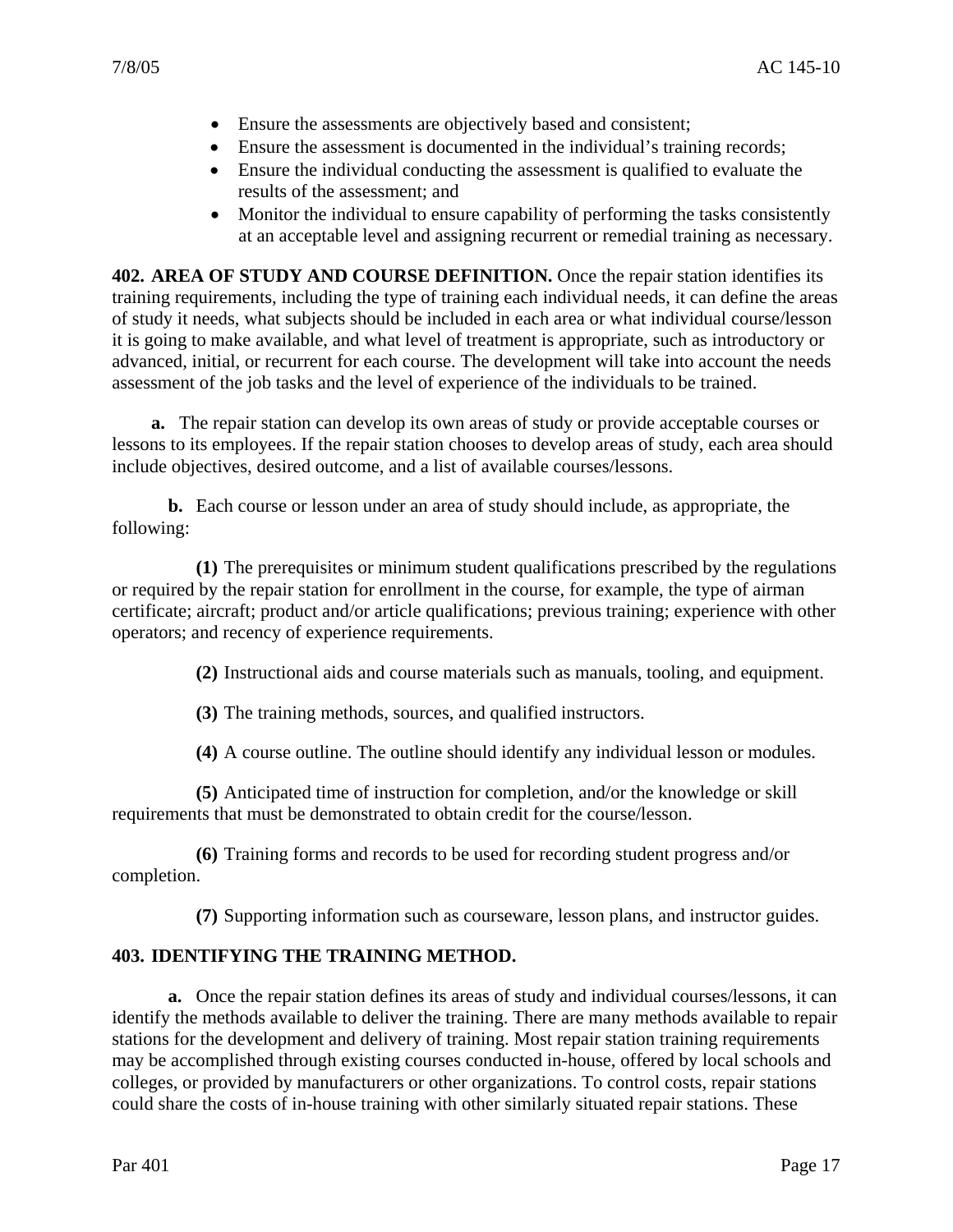repair stations may also want to function as a training entity or work with an AMTS to develop courses. AMTSs and repair stations may enter into reciprocal agreements.

**b.** The following is a brief overview of the different training delivery methods currently available:

**(1) Formal Classroom Instruction.** Training can be provided as a formal course delivered by an instructor in a classroom setting. To ensure the effectiveness of this method of training, the courses should include: an objective; a course outline defining the subjects, topics, and expected outcome; a list of reference and/or course material used; the qualifications of the instructor; and a summary of the knowledge or skill that is to be obtained and the method used to ensure it was absorbed by the employee. The interaction of employees with their instructor is important for the information to be successfully transferred.

**(2) On the Job Training (OJT).** OJT is knowledge obtained while participating in accomplishing the task under the direction of a qualified person or watching another demonstrate a task or activity and then accomplishing the same action under supervision until satisfactory results are obtained. It is an effective method of training for subject matter and tasks that are difficult to understand if described or for which demonstration of capability is essential to correct completion. Practical skills may also be taught using OJT. To make this method of training most effective, the process for providing the information should be standardized by using, for a particular task, the approved data from the article's maintenance manual, and the referenced tools and/or equipment. The process should document that the employee demonstrated the ability to accomplish the skill or task properly on the requisite OJT record. The same process can then be used to train other employees to the same task, activity, or skill. Even with a very capable instructor, the repair station should ensure any OJT is well structured by establishing that the same key elements are included each time.

**(3) Computer-Based Training (CBT).** Interactive CBT courses can be used to impart knowledge and teach practical skills at the correct pace for each employee. CBT can be accomplished at any location, at times that are convenient for each employee. To ensure the effectiveness of this type of training, the repair station should evaluate the information provided against its particular needs.

**(4) Distance Learning.** Distance learning applies to situations where the instructor and the employees are not in the same location. It can take the form of mail-based correspondence courses using written, videotaped, or CBT materials; videoconferencing, teleconferencing, or a combination of both–sometimes called "virtual" classrooms; or Internetor intranet-based instruction that allows employees to interact with an instructor or with courseware similar to CBT. The advantage of this training method is that the courses can be tailored to a specific repair station's need and an instructor can respond to individual questions. The disadvantages are that the communications can be misinterpreted because of technical difficulties, and the interaction of an employee may be inhibited.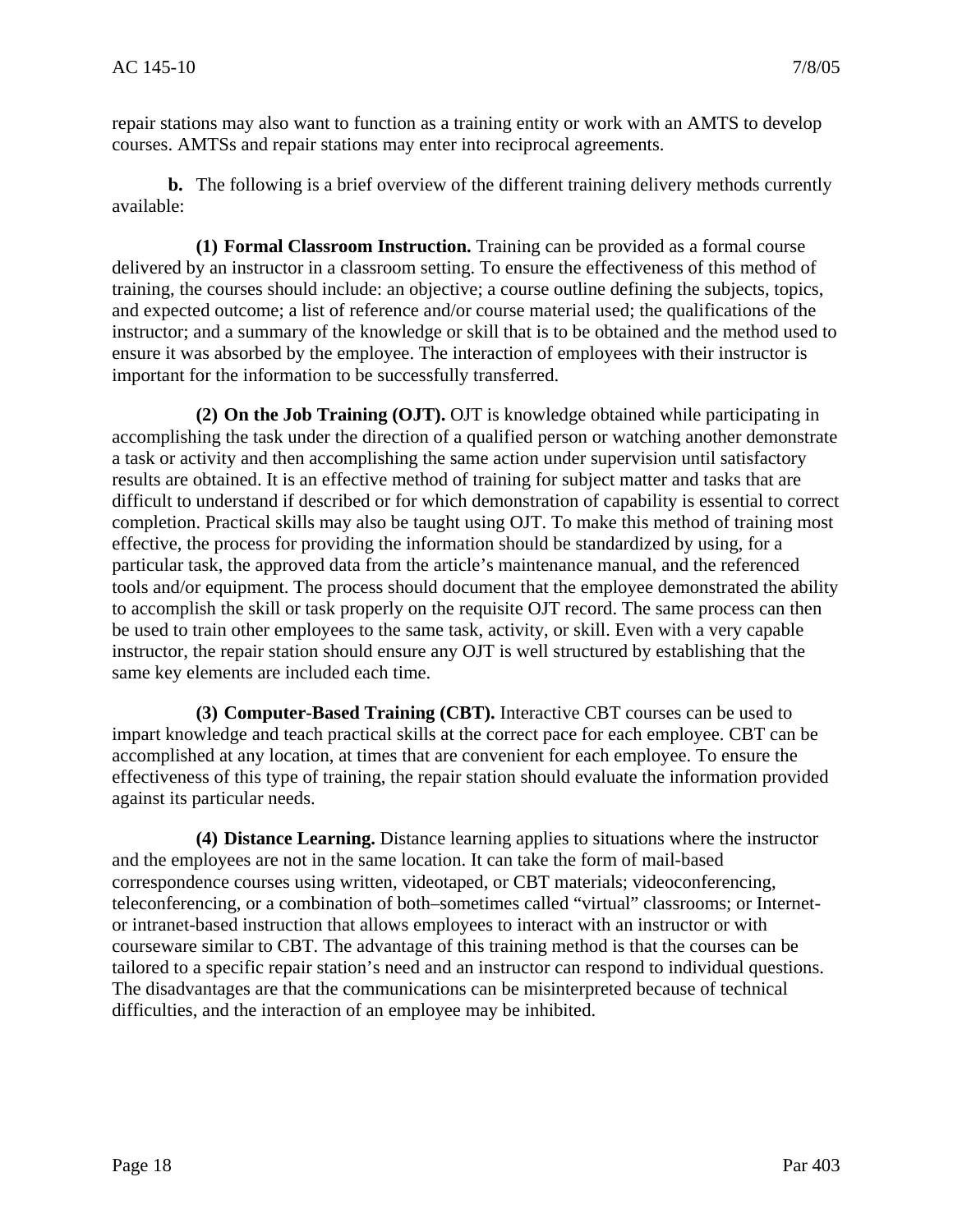**(5) Embedded Training.** Some equipment, particularly that which uses software for testing or to perform a maintenance function, has training embedded into the process. Incorporating a tutorial or help menu are simple examples of how a software program can provide instruction as the user performs a specific task. Embedded training is most useful when:

- The employee already knows the underlying technical information related to the basic task and needs only to learn the details of the procedure.
- The procedure is straightforward and can be easily understood with a written explanation.
- The media and method in which training is embedded are part of the task or equipment to be learned.
- There is a method to assess the employee's performance and to record that training has taken place.

**(6) Other Methods Include Self-Study, Case Study, and Seminars.** These methods of training or acquiring knowledge can be accepted by the repair station provided the information gained applies to the job function and skills required to perform the work capably. The repair station's training program should ensure any processes used to impart information could be established by objective standards and requirements. Any class, course, or lesson should have a written objective, identified course material or tools/equipment, and an assessment of whether the knowledge was absorbed by the employee.

**c.** A repair station should pick the delivery method based on its assessment of the training needs. The repair station also should have a method to verify the training delivery technique it chooses is effective for the employee.

#### **404. TRAINING SOURCES.**

**a.** There are a number of different sources for training, and the repair station should have a process for selecting a source that will satisfy its training requirements.

**b.** Some common training sources are:

**(1) Original Equipment Manufacturers (OEM).** OEMs may deliver technical information regarding maintenance or alteration on its articles by formal classroom instruction, OJT, distance learning, embedded technology, or CBT material. OEM instructors may come to a repair station to conduct training onsite or deliver the information during seminars, sessions, or extended study at other locations. OEM training onsite gives the repair station the opportunity to share the costs of the training with other local repair stations. If the repair station selects an OEM course, the repair station should ensure its employees have the prerequisite training and/or experience for the course to be most effective. Also, the repair station should verify that the area of study, course objective, material, and any instructors assigned by the OEM meet the repair station's standards.

**(2) AMTS.** An AMTS approved under part 147 can be an effective source of training for repair stations, particularly for basic knowledge and skills. The training may need to be supplemented by information unique to the repair station's tasks and equipment.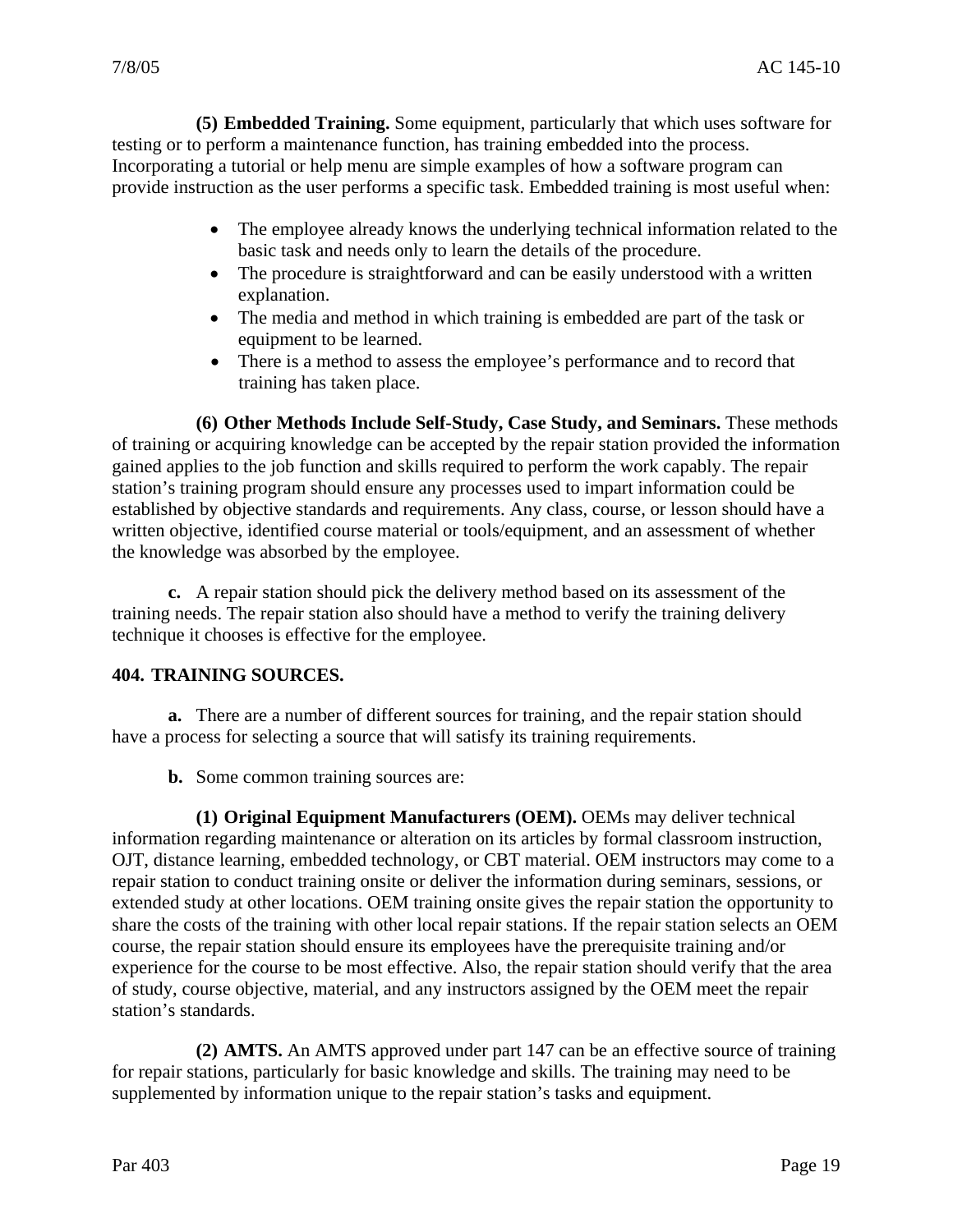**(3) Operators or Other Repair Stations.** Operators and other repair stations may have training programs they are willing to provide to others by contract. Operators may provide specified repair station employees required inspection items and operator's program training. The operator may also provide other general training, such as regulatory requirements.

**(4) Government Agencies.** Government agencies provide training on OSHA, EPA, and hazmat recognition and handling. They may also be a source of training related to maintenance human factors and general safety subjects.

**(5) Trade Associations.** Entities that represent certain segments of the aviation or business community offer training classes on technical and regulatory subjects. Again, the repair station must ensure the individual attending the training completed the course and acquired the requisite knowledge required by the particular repair station's requirements.

**(6) Other Sources.** There are a variety of other training sources, which include, but are not limited to, independent seminars, product demonstrations, computer-based instructions, videos, and equipment manufacturers. All sources of information should be viewed as potential training sources. The repair station's training program should have a method of incorporating training opportunities to ensure each employee is capable of performing its assigned task.

**c.** Regardless of the source of the training, the repair station remains responsible for the administration, adequacy, and currency of its training program and for the maintenance of training records.

**405. QUALIFYING INSTRUCTORS.** The repair station may set basic standards for any instructor, whether a repair station employee, someone hired temporarily, or an instructor providing an outside training course/lesson. The repair station may have a procedure for evaluating and qualifying instructors. The following should be considered in verifying whether an instructor is appropriate:

- Appropriate background for subject area (such as formal training and/or experience).
- Teaching ability (the ability to impart information on the particular subject matter).

## **406. MEASURING TRAINING EFFECTIVENESS.**

**a.** To validate that a repair station's employees are capable of performing assigned tasks, the training program should have a method to evaluate whether the training has been effective. This measurement has two parts. The first is a measure taken immediately after completion of the training to see if the training objectives have been met and the essential knowledge and skills have been transferred. The second is a measure of effectiveness in the application to the actual tasks. The repair station should measure this by evaluating the work and determining that the associated final products produced the learned capability in the actual work environment. The repair station may accomplish these objectives through testing upon completion of an area of study or course, or it may require a demonstration of capability by employees during the performance of the task.

**b.** The repair station's process to measure the effectiveness of training should be linked to the process for defining and updating training requirements.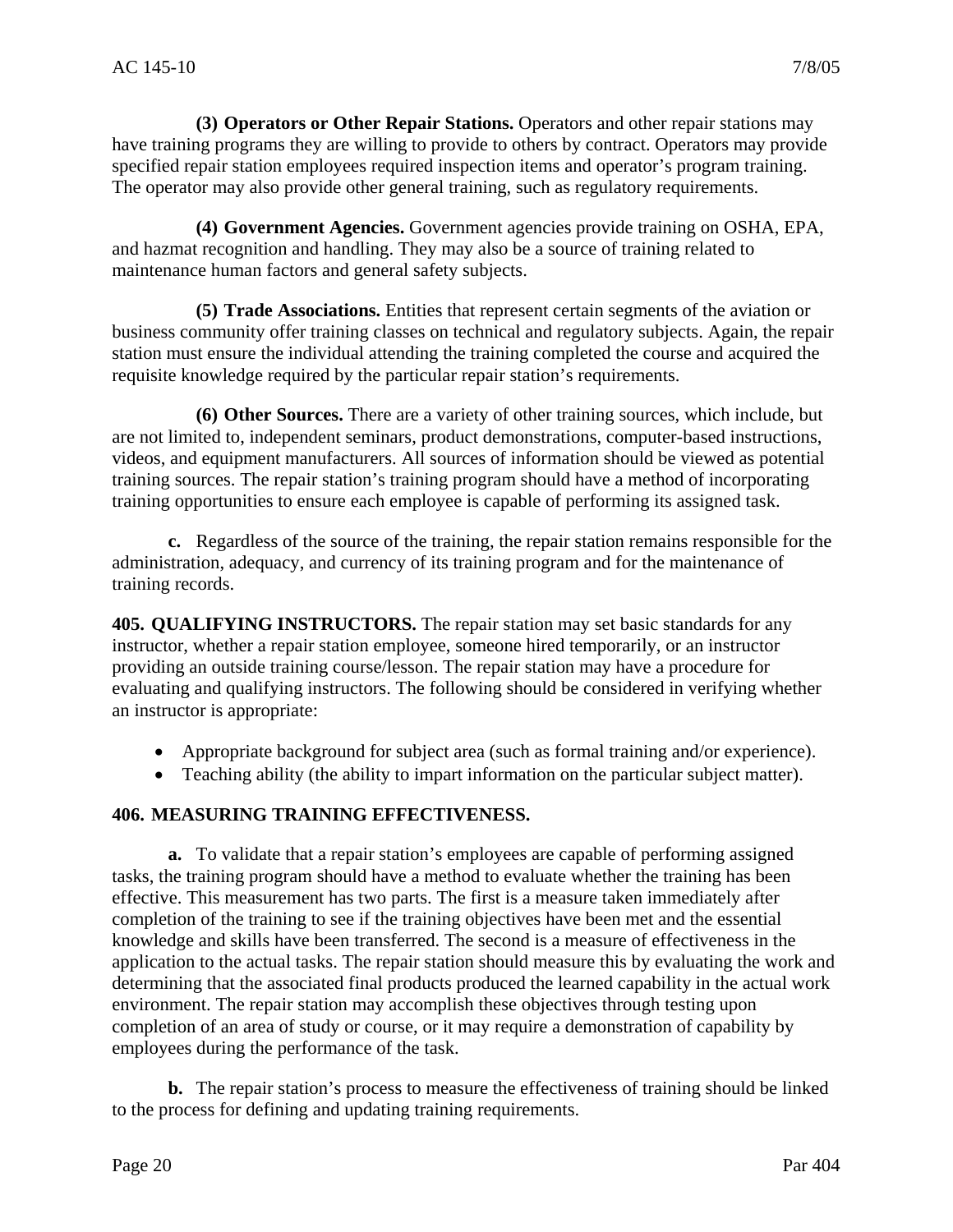**c.** The following sources may be used as a tool by the repair station to measure training effectiveness:

**(1)** Review investigations into problems with the repair station's work, as evidenced by complaints of customers and findings of inspectors when a product is to be approved for return to service, or other incidents.

**(2)** Voluntary disclosures with root causes of improper training or a lack of training.

**(3)** Audits that point to weaknesses in an employee's capabilities that can be remedied by the training program.

**(4)** Complaints or suggestions from employees related to accomplishing work assignments or lack of training.

**d.** When it is determined that a training area, class, or lesson must be adjusted, the repair station should have a method of instituting the update and providing the additional information to its employees.

#### **407. TRAINING DOCUMENTATION.**

**a.** The repair station must document the required individual employee training in a format acceptable to the FAA. The capability of each employee depends on training, knowledge, and experience. Consequently, the determination by the repair station that an employee is able to perform the maintenance, preventative maintenance, or alteration assignment requires an analysis of the factors that contribute to the employee's capability. The data to accomplish this analysis should be found in the employee's training records if the principles of this AC are followed when the training program is developed.

**b.** The repair station may retain its training records electronically or in hard copy. In either case, the repair station should standardize the format and content for the training records based on individual job assignments. Each employee's records should contain at least:

**(1)** The employee's name and job position.

**(2)** Training requirements as determined by the needs assessment, including requirements for indoctrination (initial and recurrent), and other training required by areas and course titles.

**(3)** FAA certificates applicable to the qualifications (i.e., supervisors, Required Inspection Items (RII) personnel, and persons approving articles for return to service (RTS) must be certificated under part 65*)*.

**(4)** Other certifications, diplomas, and degrees.

**(5)** Authorizations and qualifications (if not covered by part 65 certificates).

**(6)** Proof of training course completion, if determined applicable to capabilities.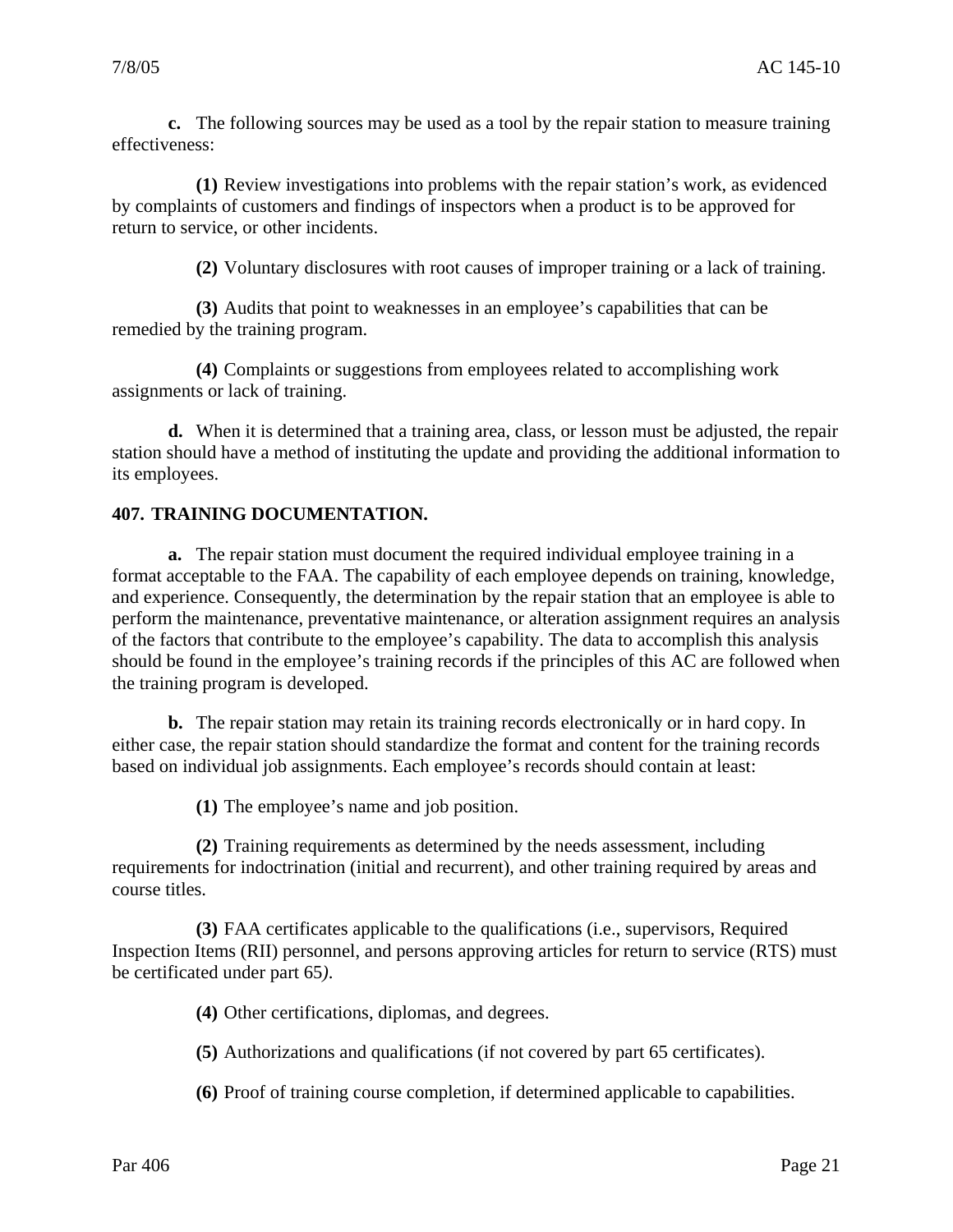**(7)** List of accomplished training, to include enough information to determine whether it is applicable to the employee's capability to perform assigned tasks:

- Course title or description,
- Course objective,
- Date completed,
- Test results.
- Total hours of training,
- Location of training,
- Name of instructor and/or instructor qualifications, and
- Signature of employee.

**(8)** Other documentation relevant to determining capability to perform tasks associated with assigned duties, such as past employment, written, oral and practical tests results, etc.

**c.** All records that are required by the training program to determine whether an employee is capable of performing assigned tasks, as well as those that document training conducted by the repair station, should be considered those required by 14 CFR part 145, § 145.163. Therefore, these records should be detailed in the training program and retained for a minimum of 2 years. The repair station is encouraged to have procedures to regularly review all training records to ensure they comply with the requirements set forth in the training program manual.

**408. INTERFACES WITH THE TRAINING PROGRAM.** Title 14 CFR part 145,

§ 145.163(b) requires that the repair station ensure that all of its employees performing maintenance (including inspection), preventative maintenance, or alteration tasks are capable of properly accomplishing that work. One of the measures for determining capability is the training an employee receives. When supervisors or managers assign tasks, they should have a procedure to verify the individual assigned has demonstrated the knowledge and skills necessary to properly accomplish the work. Consequently, the repair station should clearly define the interfaces between the employee's individual capabilities, the training records, and the maintenance planning process in its description of the training program.

## **409. SPECIAL CONSIDERATIONS FOR REPAIR STATIONS LOCATED OUTSIDE THE UNITED STATES.**

**a.** A repair station located outside the United States is not required to have its personnel certificated under 14 CFR part 65. However, the technical knowledge, skills, and abilities should be no different for any individual performing maintenance (including inspection), preventative maintenance, or alteration tasks, regardless of where the repair station is located. Consequently, the FAA expects all repair stations to have training programs that include the basic elements set forth in this AC, including a comprehensive needs assessment requirement.

**b.** When conducting the training needs assessment, the repair station should place special emphasis on inspection and supervisory personnel's ability to read, write, and understand the English language.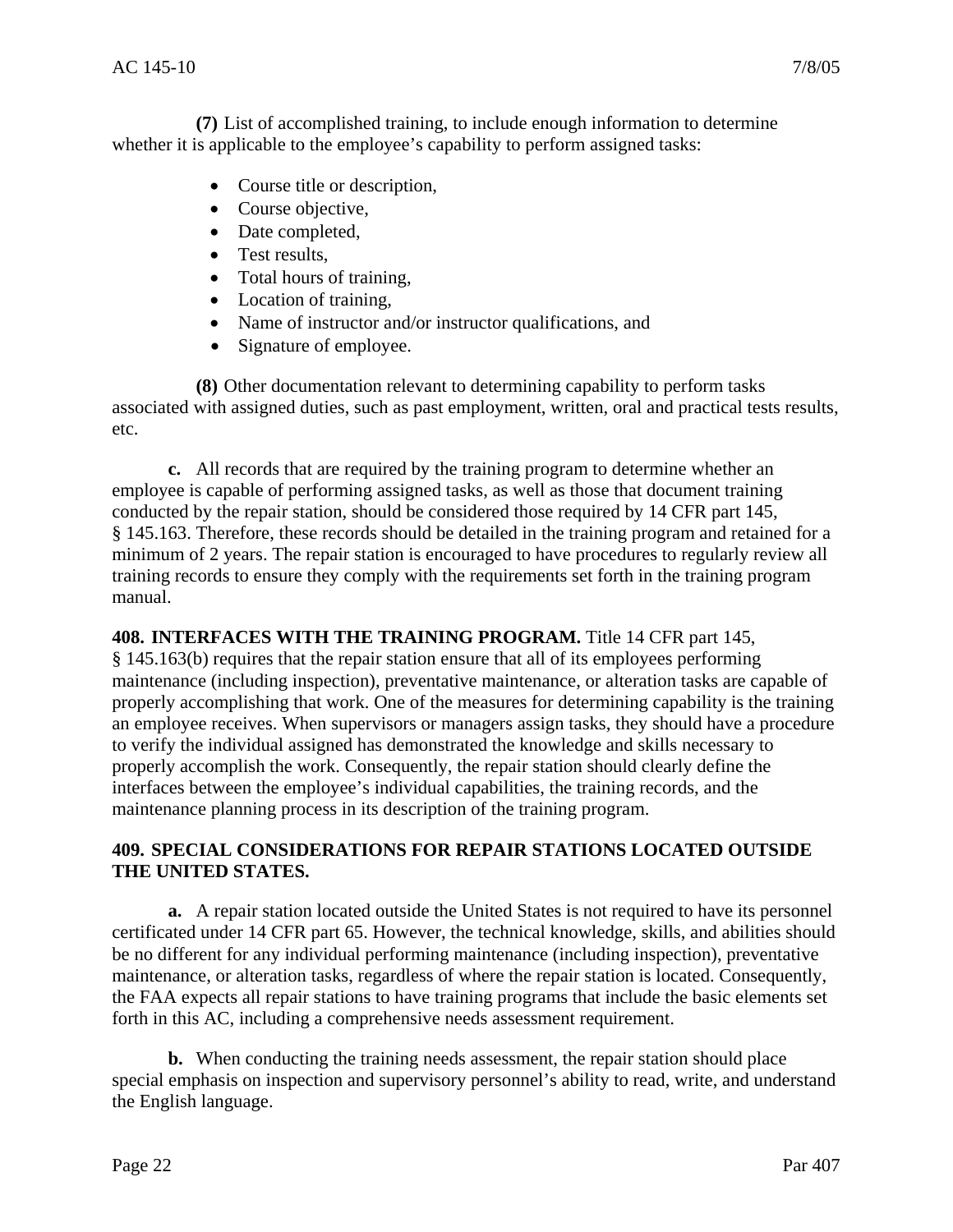**c.** Repair stations located outside the United States that hold an approval under another National Aviation Authority (NAA), may have a training program that satisfies the requirements of 14 CFR part 145. Different or additional requirements will not interfere with an FAA approval of the training program as long as the program meets all of the 14 CFR part 145 requirements. Consequently, a repair station located outside the United States does not have to maintain multiple programs. However, the training program must be submitted to the FAA for approval as set forth in 14 CFR part 145, or in accordance with the procedures of an international agreement.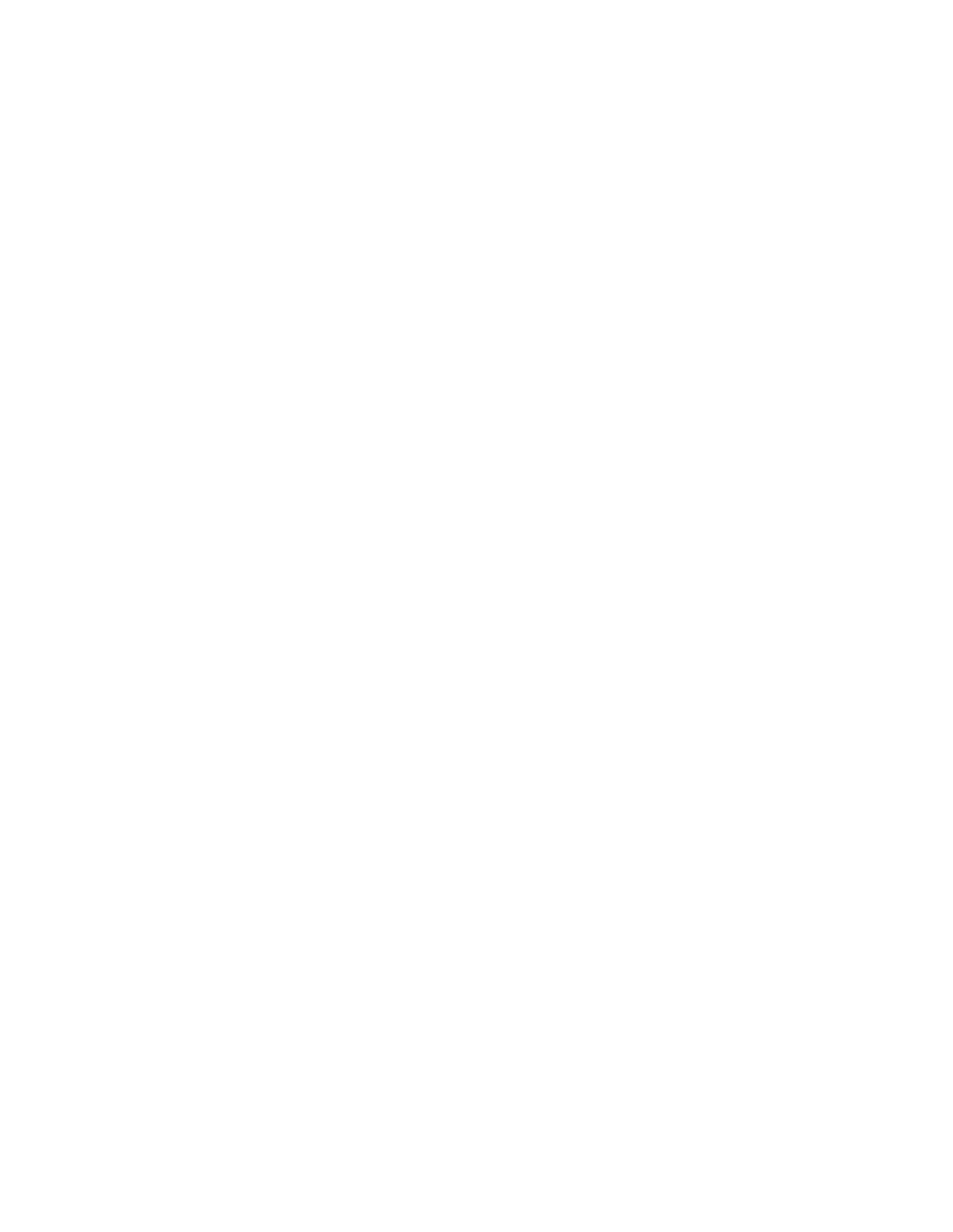## **CHAPTER 5. ADMINISTRATIVE INFORMATION**

#### **500. HOW TO OBTAIN COPIES OF PUBLICATIONS REFERRED TO IN THIS AC.**

**a.** The CFRs and those ACs for which a fee is charged may be obtained from the Superintendent of Documents at the following address. A listing of the CFRs and current prices is located in AC 00-44, Status of Federal Aviation Regulations, and a listing of all ACs is located in AC 00-2, Advisory Circular Checklist:

 Superintendent of Documents P.O. Box 371954 Pittsburgh, PA 15250-7954

**b.** To order free ACs, contact:

 U.S. Department of Transportation Subsequent Distribution Office M-30 Ardmore East Business Center 3341Q 75th Avenue Landover, MD 20785

**c.** The FAA public Web site is located at http://www.faa.gov/.

**501. REQUESTS FOR INFORMATION.** For information concerning this AC, contact the General Aviation and Repair Station Branch (AFS-340) at (202) 267-3546. Submit direct comments regarding this AC to:

 U.S. Department of Transportation Federal Aviation Administration Aircraft Maintenance Division, AFS-300 800 Independence Avenue SW. Washington, DC 20591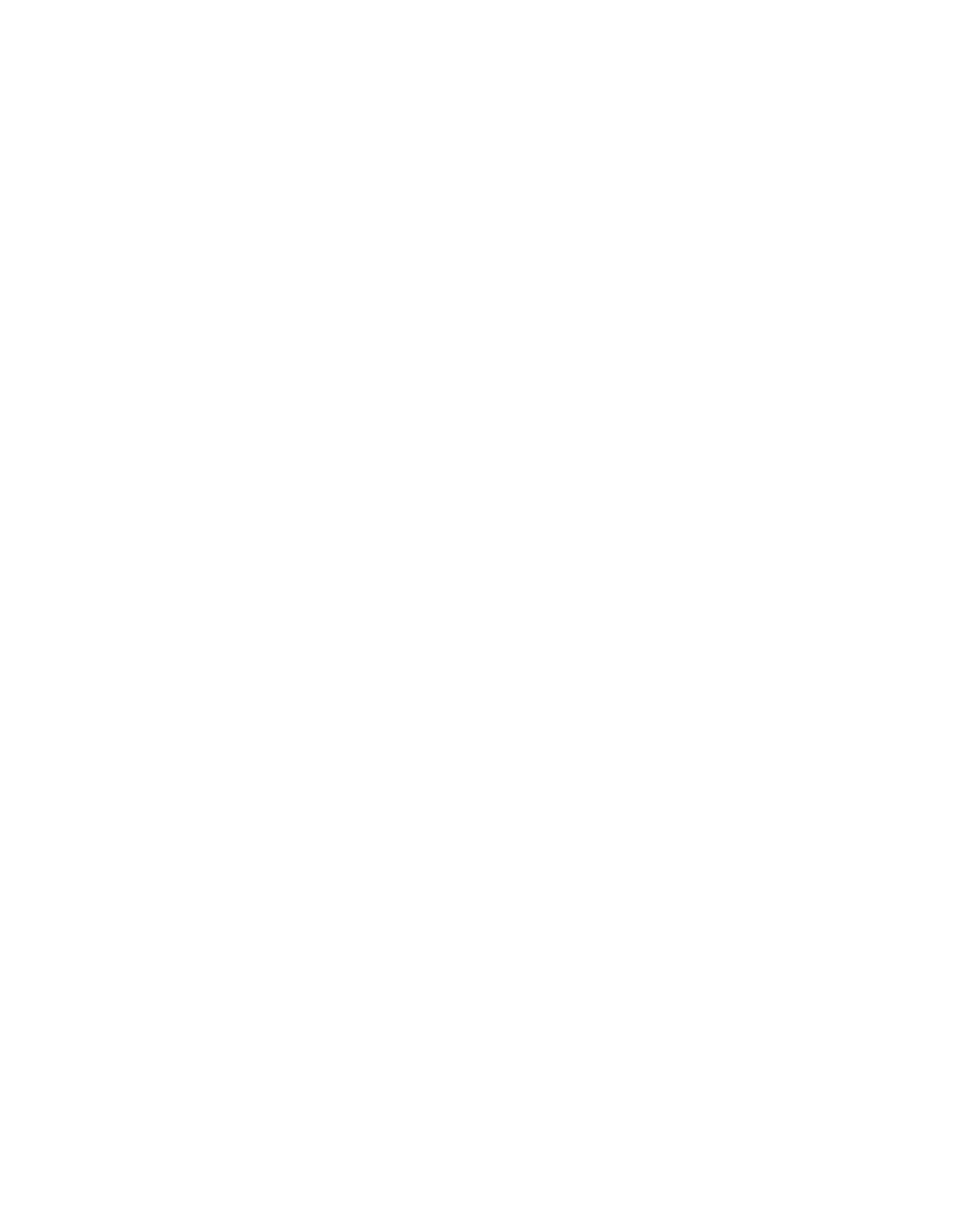#### **APPENDIX 1. SAMPLE TRAINING PROGRAM FOR A LARGE/MEDIUM REPAIR STATION**

#### **INTRODUCTION**

This appendix provides a sample repair station training program for a large/medium size repair station performing work for air carriers or commercial operators under 14 CFR parts 121, 125, 129, or 135. This example is consistent with the guidance provided in this advisory circular (AC). This appendix also provides a sample training plan. The Federal Aviation Administration (FAA) must approve each training program. A repair station is not required have to follow this sample to have its training program approved. Individual repair station training programs may require different or additional information. Each program should be tailored to fit the size and complexity of the repair station. A large, complex repair station may have considerably more detail in its program description. This sample program emphasizes the process, procedures, and standards that a repair station should use to ensure compliance with the regulations. It does not set minimum limits or describe the details of the areas of study, courses, course outlines, or instructor qualifications.

In addition, the AC provides some information to help the repair station develop its training program that may not be included in the repair station's written training program manual. The following sample training program contains notes for areas in which repair stations should provide further information.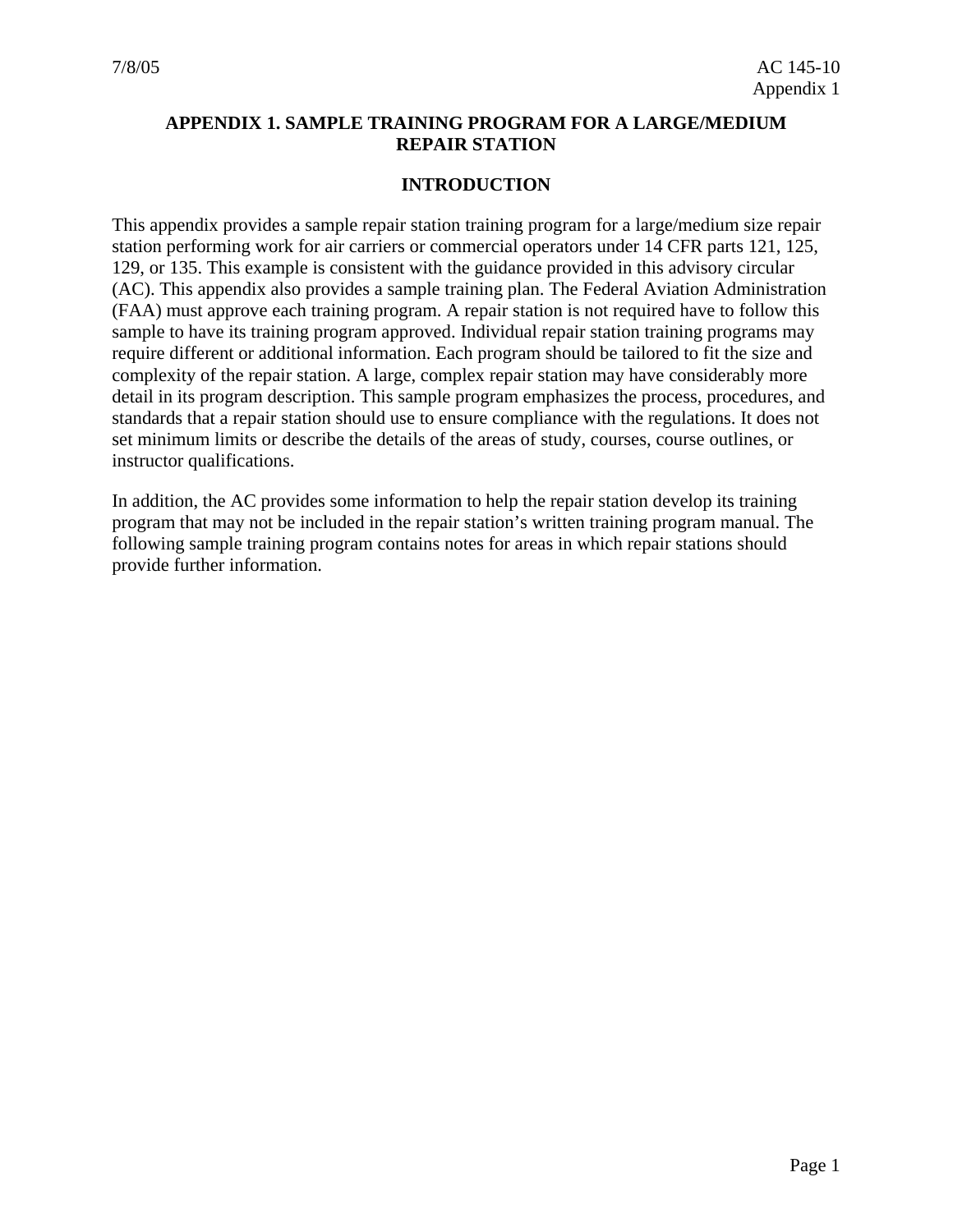Appendix 1

#### **SAMPLE TRAINING PROGRAM MANUAL**

### **NOTE: The following example is for a large/medium size repair station doing business as ABC. ABC has a training department and director of training who reports directly to the accountable manager.**

#### **INTRODUCTION TO THE TRAINING PROGRAM**

This training program manual contains the policies and procedures ABC uses to determine its training requirements and to develop its training program. The training program ensures each repair station employee has the knowledge and skills to capably perform assigned maintenance, preventative maintenance, and alteration tasks. The training program content in this manual ensures ABC can respond to its employees' changing training needs.

This manual sets forth the procedures for ABC to identify its training needs in a systematic manner, develop training and/or identify appropriate existing training, select the training methods, provide training, record training accomplishment, and measure the effectiveness of its training program.

ABC controls this document in accordance with the procedures for document control described in its Repair Station Manual (RSM). A copy of this document and all revisions are provided to ABC's certificate-holding district office (CHDO). The procedures for revising this document and submitting revisions to the FAA for approval are described in this document and in the ABC RSM.

ABC uses a closed loop system to ensure that the training requirements for the company and employees are identified, training standards are established, training is provided, and the training program is revised as necessary. ABC's training program consists of the following basic components:

- A training needs assessment to identify ABC's overall training needs and individual employee training needs;
- The method for defining areas of study and/or courses/lessons made available to employees;
- The method for identifying training sources and methods available to employees for the areas of study, courses, and/or lessons;
- The method of documenting employee qualifications and training; and
- The methods used to measure the effectiveness of the training program and to make changes as necessary.

The director of training is responsible for ensuring ABC complies with all of the components of its training program.

The accountable manager (general manager) has the overall authority for ABC's training program. Any changes to the training program will be coordinated with the accountable manager.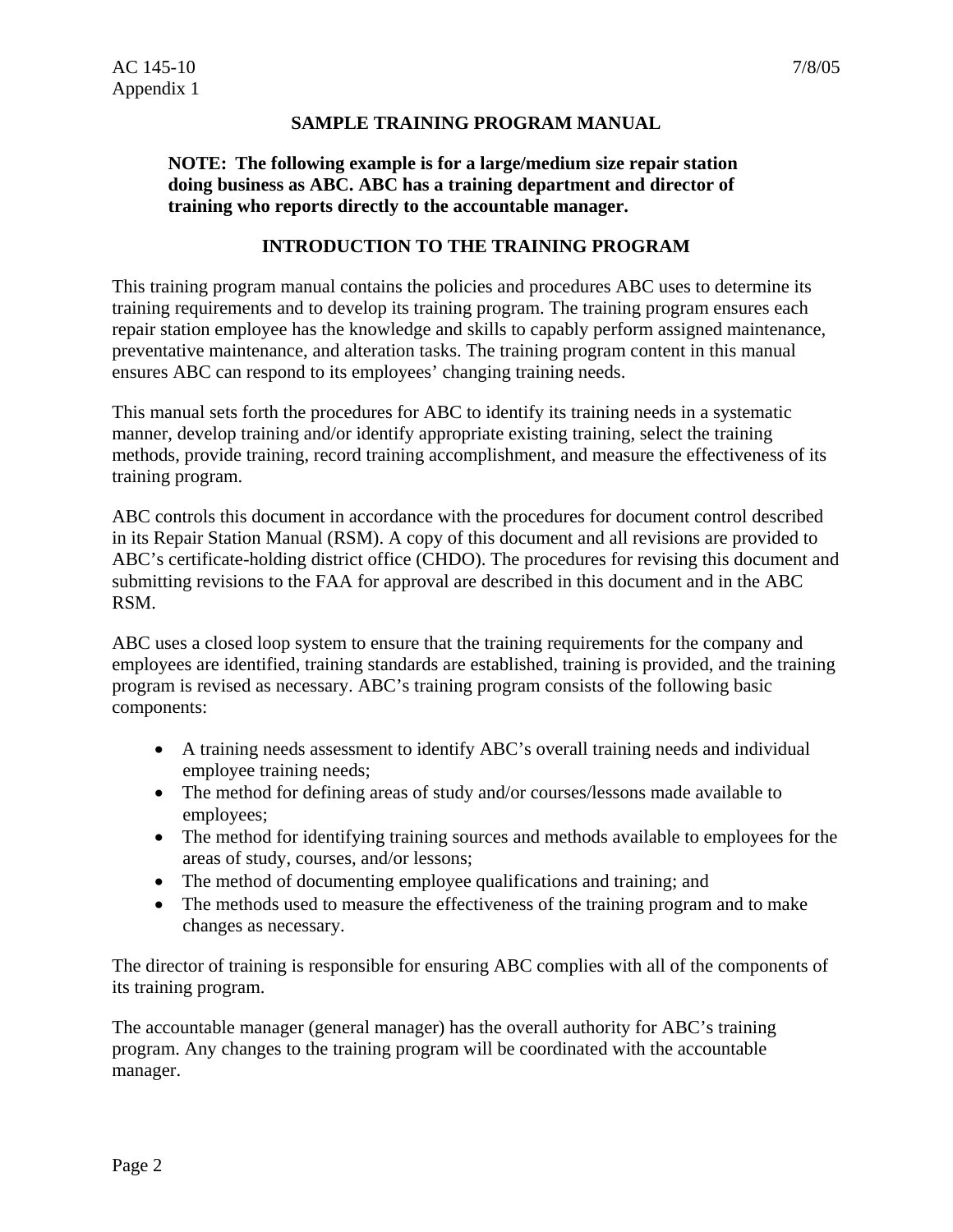#### **SECTION 1. BACKGROUND**

Persons performing maintenance (including inspections), preventative maintenance, and alteration must be assessed and trained in accordance with the FAA-approved procedures set forth in this manual. All other employees may be trained in accordance with the approved procedures of this manual at management discretion.

ABC has an established training program that includes indoctrination (initial, recurrent), specialized, and remedial training areas of study for all of its employees. ABC has separate areas of study for the following staffing categories:

- Technicians and other individuals performing maintenance, preventative maintenance, or alteration tasks, such as:
	- inspectors,
	- supervisors, and
	- managers.
- Support staff.

ABC further breaks down the training requirements for each staffing category based on job function requirements and experience levels. ABC has established minimum training standards for its job positions and methods to assess an individual's skill level for each job function to determine training requirements.

The procedures in this manual enable ABC to revise its existing training program to ensure it continues to meet ABC's needs and produce training consistent with all regulatory requirements.

#### **SECTION 2. TRAINING NEEDS ASSESSMENT**

ABC's needs assessment is a two--part process that determines ABC's overall training requirements, as well as individual employee training requirements.

#### **1. Overall Repair Station Needs.**

To determine its overall training requirements, the Director of Training and the managers of each technical area must review ABC's operations specifications (OpSpecs); capability list; job position duties and responsibilities listed in the repair station quality manual; technical job functions and tasks; customer requirements; past, current, and expected scope of work; employment procedures for hiring; and current employee experience levels.

This needs assessment will result in a description of the knowledge and skill standards for each defined job position or function.

Employees will then be assessed against the standard established for the position and tasks assigned. If it is determined that an employee does not possess the capability to perform a maintenance (including inspection), preventative maintenance, or alteration task, appropriate training will be administered.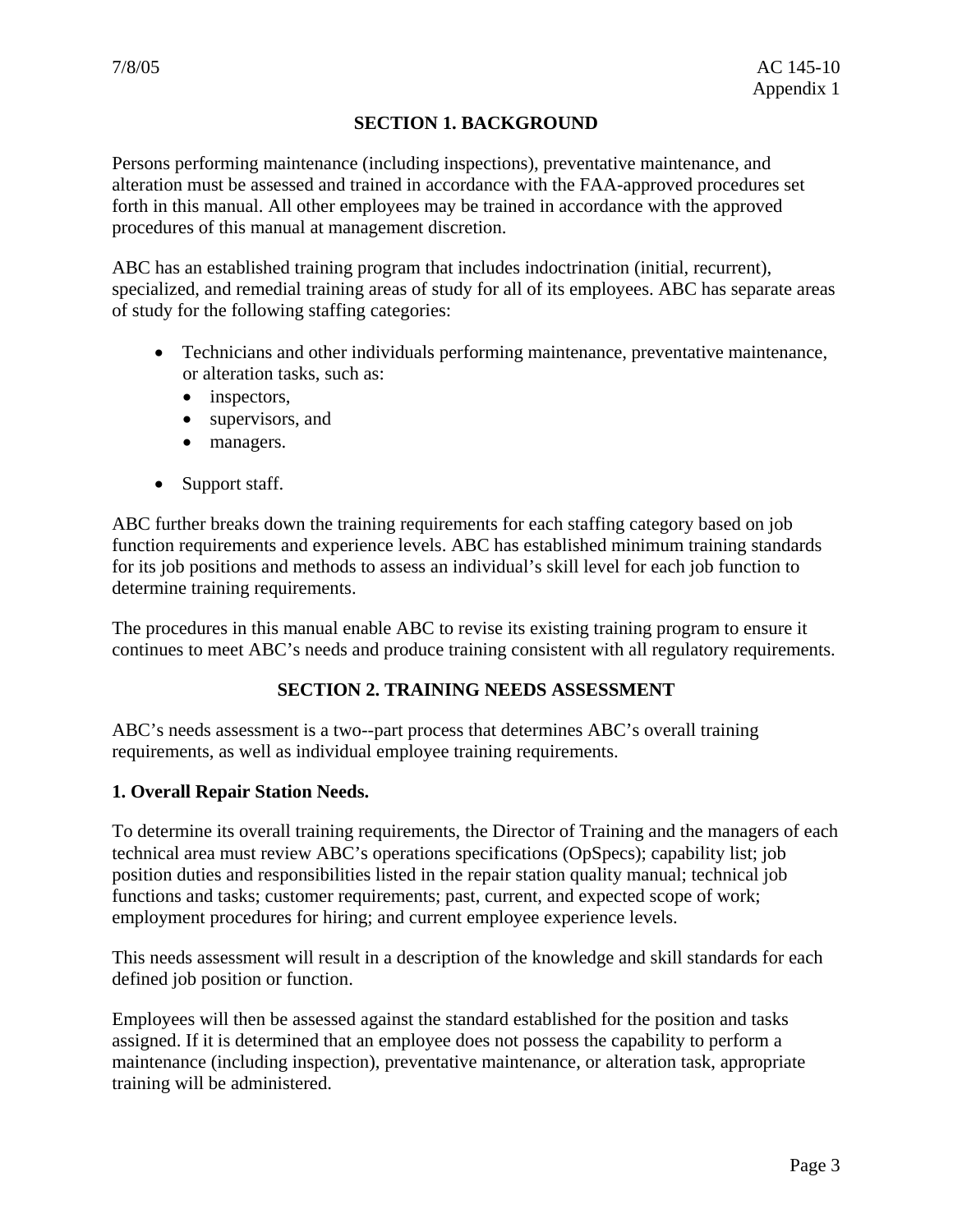#### AC 145-10 7/8/05 Appendix 1

The areas of study, individual courses/lessons, and instructors are developed or qualified in accordance with section 3.

ABC continuously evaluates its overall repair station training needs. However, ABC will specifically revise the training program when:

- It identifies additional training needs, and
- Changes to its ratings, facilities, equipment, or work scope require additional training areas, classes, or lessons.

## **a. Identification of Training Needs.**

ABC may identify additional training needs through:

- The needs assessment outlined in this manual.
- FAA or other external agency oversight findings,
- Investigations that lead to voluntary disclosures,
- Routine or special quality assurance audits,
- Findings from the ABC Internal Evaluation Program (IEP),
- Feedback from employees, and
- The results from audits related to maintenance human factors.

The Director of Training ensures the Training Department regularly reviews the results and reports for additional training needs.

## **NOTE: The repair station should set forth its method for accomplishing the review and for identifying potential training needs.**

#### **b. Changes to Repair Station Work Scope.**

Whenever ABC is planning to change its facilities, equipment, or scope of work as reflected in its OpSpecs or capability list, it will conduct a review of its current training program. The need for additional training will be based on an analysis of the new work to be performed, the capability of employees, and the availability of in-house training.

Appropriate changes will be made to initial, recurrent, and specialized training areas of study, including existing courses or the addition of new courses, positions, and individuals requiring the training, and when the new training needs to be implemented and completed.

## **c. Annual Training Program Review.**

An annual review of the training program will verify if ABC has made any changes that might affect training and will analyze the measures of training effectiveness.

As a part of this annual review, ABC will analyze its job position duty and task assignments, its employee experience levels, and the method of delivery for various courses, new training techniques, or commercially available courses. It will make any changes that are required to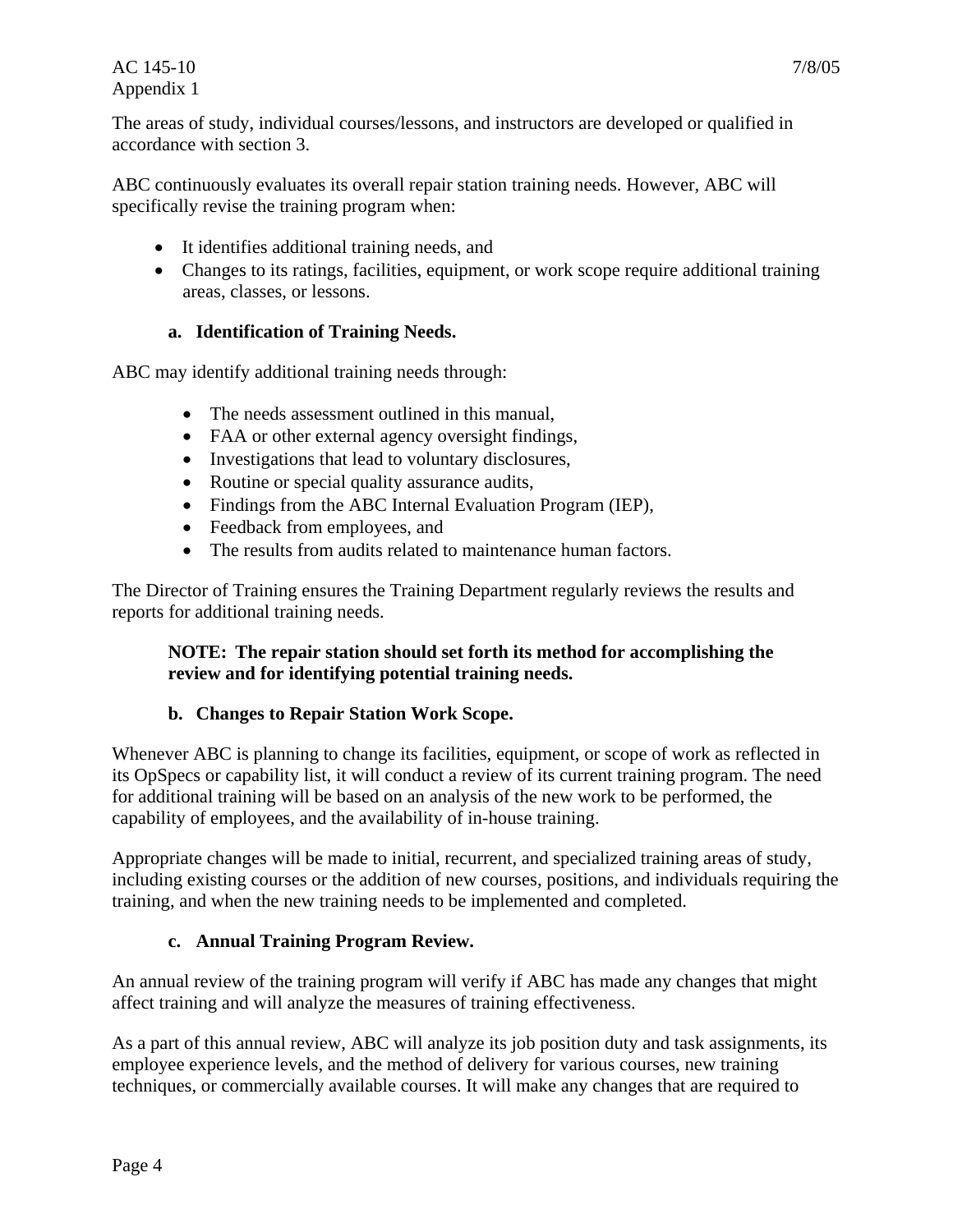ensure employees are capable of performing assigned tasks in accordance with the procedures set forth in their manual.

#### **NOTE: The repair station should set forth its method of documenting the annual review and for ensuring any changes to the training program are accomplished.**

#### **2. Individual Needs Assessment.**

ABC has established skill levels and qualifications for each job position based upon technical functions and tasks. In addition, ABC has developed methods to evaluate an individual to determine what knowledge, experience, or training establishes capability to properly perform the work.

Whenever ABC hires a new employee or transfers an employee to a new job position, the employee's new supervisor will assess the individual's skill level and qualifications against the requirements for the assigned functions or tasks. The supervisor and the Training Department determine what training is necessary and ensure the individual's training record is updated to reflect the assessment and training requirements. The supervisor will also work with the Training Department to ensure the individual receives the necessary training in the appropriate timeframe.

#### **SECTION 3. COURSE DEFINITION**

The Training Department will develop and revise areas of study, courses, and/or lessons based on the results of a training needs assessment.

**1.** An Area of Study will be developed to identify the entire scope of training available for a broad area of knowledge and skill requirements. It will include the appropriate number and level of courses or lessons to accomplish the defined objective. The areas of study will define the initial and recurrent requirements for the associated courses and lessons.

Initial training will be provided to an employee for the first time.

Recurrent training will be information that supports, expands, or refreshes initial training areas of study, courses/lessons, or other requirements.

Remedial training will be assigned to ensure an employee who lacks demonstrated knowledge and has been provided the information necessary to accomplish assigned maintenance or alteration tasks properly.

- **a.** Total required course of study hours or performance outcome.
- **b.** Staffing category.
- **c.** Job function.

**2.** All Courses/Lessons shall be recorded by developing the following information as necessary to capture the required knowledge or skill: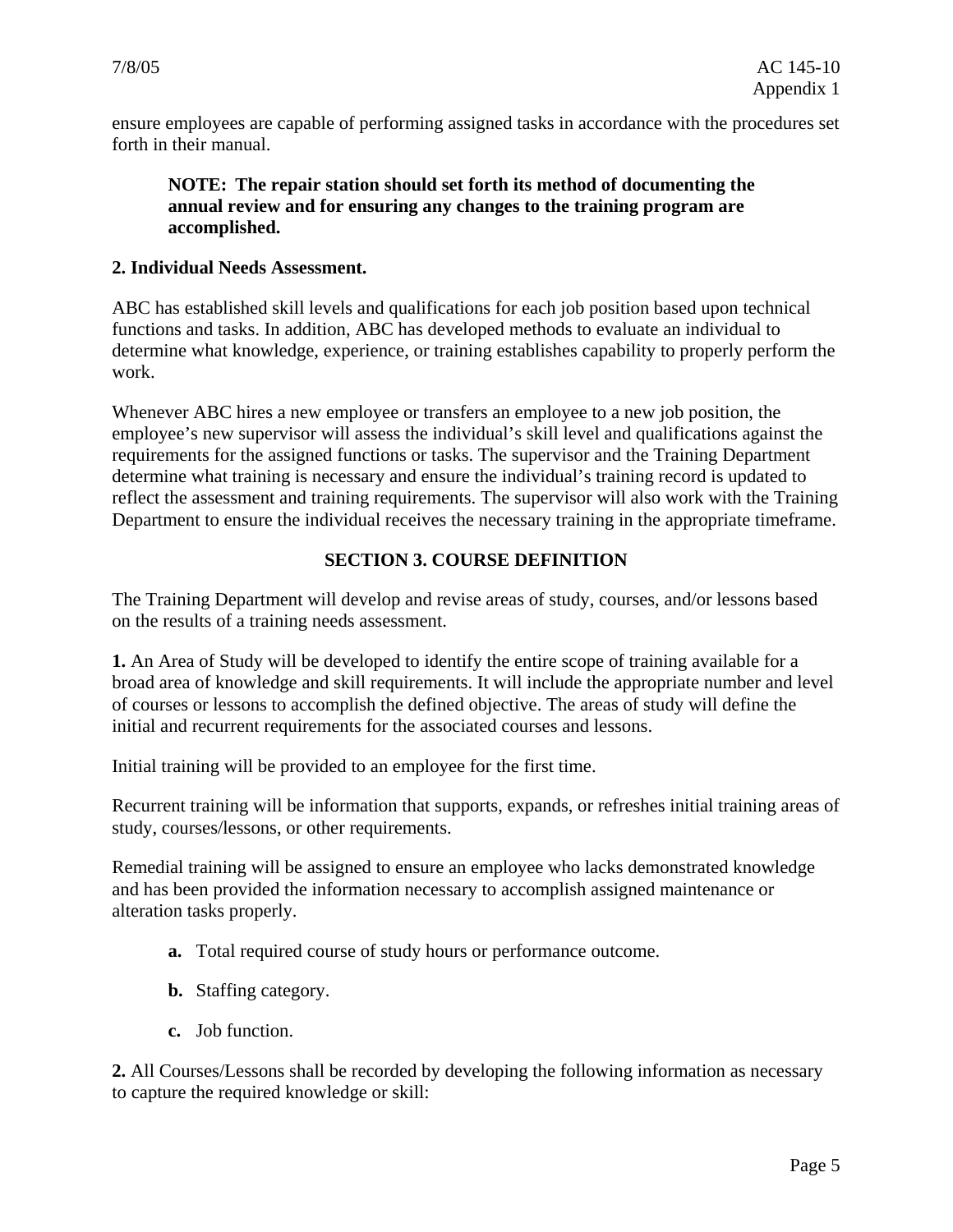- Course/Lesson Title;
- Objectives:
- Prerequisites;
- Course outline;
- Required hours or performance outcome for each topic or lesson;
- Training material including handouts, regulations, manuals, tools, or equipment used;
- Training source(s);
- Training method(s);
- $\bullet$  Instructor(s);
- Instructor qualifications;
- Method(s) of evaluation; and
- Other supporting information, as available such as instructor guides and courseware.

The information required by this section shall be developed for all areas of study and/or courses/lessons made available to employees. This includes training provided by the on-the-job methodology.

The information on courses and lessons from outside sources will be evaluated to ensure the availability of enough information to determine its capability to impart the information required by the repair station's needs assessment for the company or for the particular employee.

## **SECTION 4. SELECTION OF TRAINING METHODS AND SOURCES**

Using the information developed during the course definition phase, ABC will evaluate training method(s), source(s), and instructor(s) to determine whether the appropriate and necessary knowledge or skill will be transferred to employees.

## **1. Training Methods.**

The material to be presented, the level of personnel receiving the training, and alternatives available will be used to establish training methods for areas of study and/or courses/lessons. ABC uses various methods to train its employees including:

- Formal classroom training;
- On-the-job training (OJT);
- Self study;
- Case study;
- Computer-based training (CBT);
- Distance learning;
- Embedded training; and
- External classes and courses.

The company will use all available resources to provide the appropriate training. Many areas of study, courses, and lessons will be provided by more than one method. All methods will have a documented method of determining the amount of information that must be exchanged. Generally, this will be accomplished by completing the information required by section 3 of this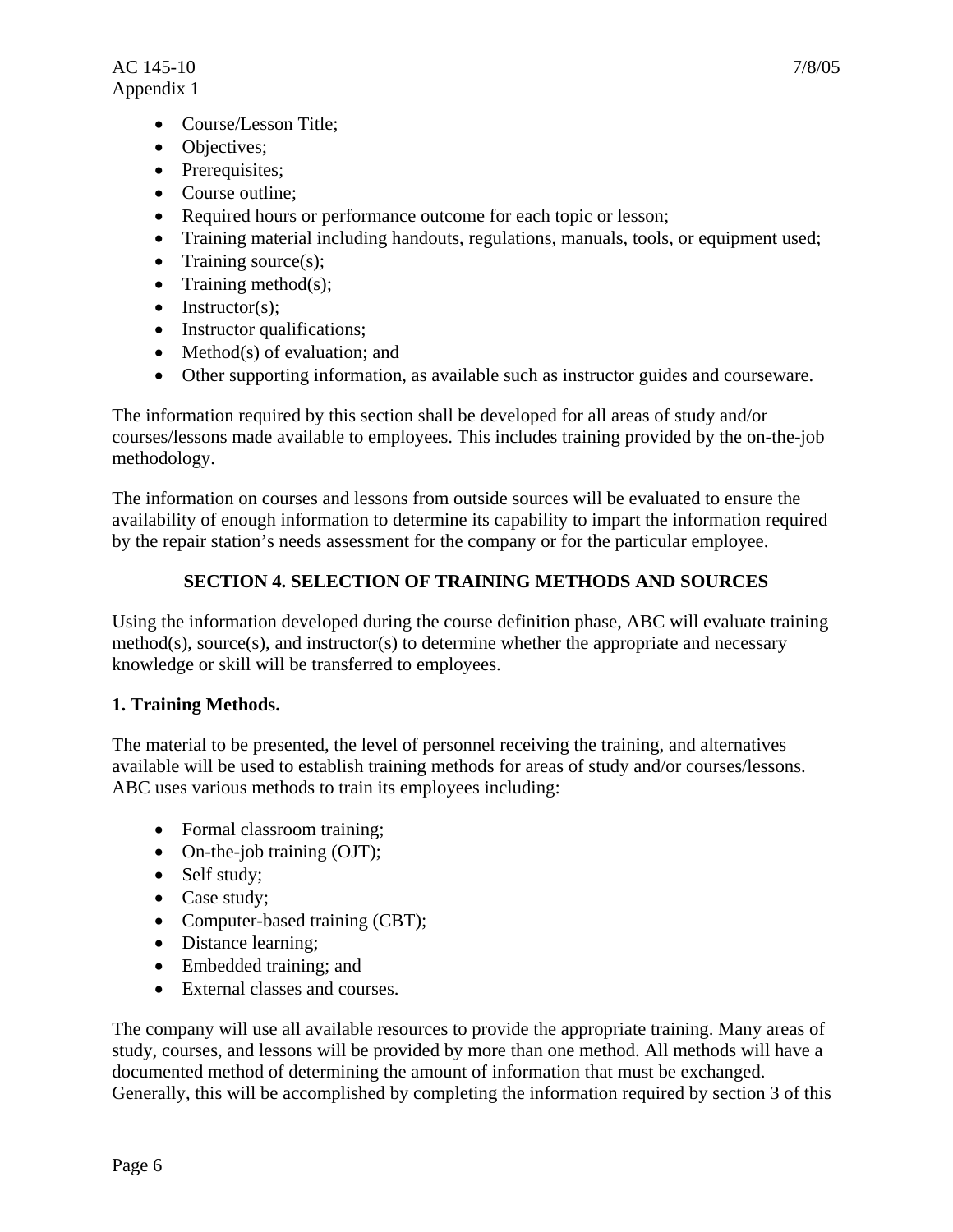training manual. However, the validity of any particular method can be established by an evaluation of the employee's capabilities.

#### **2. Training Sources.**

Sources available for training will be continually monitored to ensure ABC is aware of its alternatives. When a new or revised training need is identified, the available options will be reviewed. This process may include consultation with the FAA principal inspector (PI), other repair stations, manufacturers, and local colleges for available training.

If the training will be conducted by an outside vendor, an audit will be conducted to ensure it provides appropriate information. The audit may include an observation of training, a review of course outlines and materials, contact with previous training customers, and a review of instructor qualifications and experience. The extent of the audit will be based on an informal risk assessment related to the criticality of the training and the ability of the repair station to assess the information imparted.

#### **NOTE: The repair station should set forth its method of tracking audits.**

#### **3. Training Instructors.**

Instructors shall be qualified based upon subject matter knowledge and teaching ability. Subject matter expertise may be established by experience, demonstrated knowledge, and/or certification. The ability to impart information can be determined by observation, demonstration, or experience. The evaluation of in-house instructors shall be documented in the course description.

#### **SECTION 5. TRAINING DOCUMENTATION**

The Director of Training is responsible for establishing the standards for the creation and retention of training records for all ABC employees that perform maintenance (including inspection), preventative maintenance, and alteration tasks. The company maintains an electronic summary of all training provided. Each electronic report includes the employee's name and job function; the needs assessment findings; a list of FAA certifications; other applicable certifications and degrees; ABC qualifications and authorizations (such as required inspection items (RII) for a given customer); and for each course completed, the total time credited; the date provided; the instructor; the location; and the results of any associated examination. ABC will make the training records of employees performing maintenance (including inspection), preventative maintenance, and alteration tasks available to the FAA for review upon request.

The company maintains the individual training records for as long as an employee is employed at ABC and for 2 years thereafter.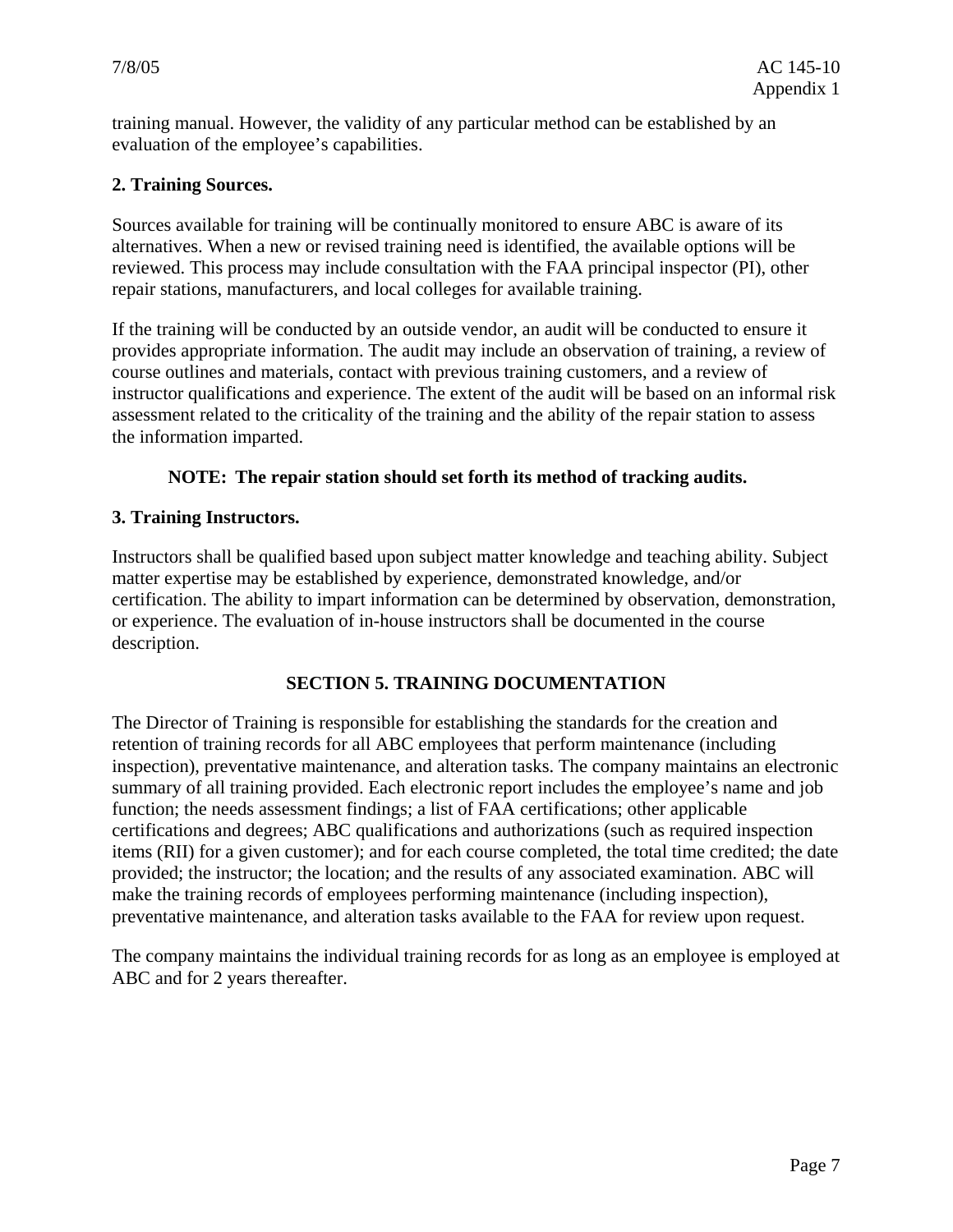#### **SECTION 6. MEASUREMENT OF TRAINING EFFECTIVENESS**

The Training Department will regularly evaluate each course for its content, time, quality of the training materials (courseware), training facilities, and instructor. This is accomplished through observation, examination results, and feedback.

The Director of Training will coordinate with the quality department to ensure ABC audits outside training vendors and in-house training courses. The quality manager will ensure the Director of Training is provided the results of these evaluations. The Director of Training will work with the quality manager to resolve any discrepancies.

The Director of Training will ensure the training program is reviewed on an annual basis as described in section 2, subparagraph 1c.

During the course design, ABC developed a method to evaluate each employee's performance. This could include written or oral examinations or manipulative skill tests. The training department will analyze the results of all course examinations to determine if any changes are required to establish a basis for determining whether the course met its objectives and provided the information necessary to ensure the employee was capable of performing assigned tasks.

#### **SECTION 7. REVISION PROCESS**

The process for submitting changes is described in ABC's RSM.

#### **NOTE: Alternatively if the repair station wishes this training program to stand on its own, it may describe the method for changing this approved program in this section.**

#### **SECTION 8. WORK PERFORMED FOR PART 121, 125, 129, AND PART 135 OPERATORS**

ABC performs work for parts 121, 125, 129, and 135 operators. Individual operator training requirements (initial, recurrent, or specialized) are identified for each job function. The director of training will work with each operator to schedule ABC employees for operator training, as determined during the individual's needs assessment.

#### **SECTION 9. WORK PERFORMED BY INTERIM MAINTENANCE EMPLOYEES**

During periods of heavy workload, ABC may supplement its workforce with interim maintenance employees. Before these individuals begin work for ABC, they must undergo a needs assessment. The training department must coordinate with the manager of the area where the individuals will work to conduct the needs assessment and ensure all individuals are provided training appropriate to the particular assignment before they are required to begin work.

The training department must make and retain training records for all individuals performing maintenance (including inspection), preventative maintenance, and alteration tasks.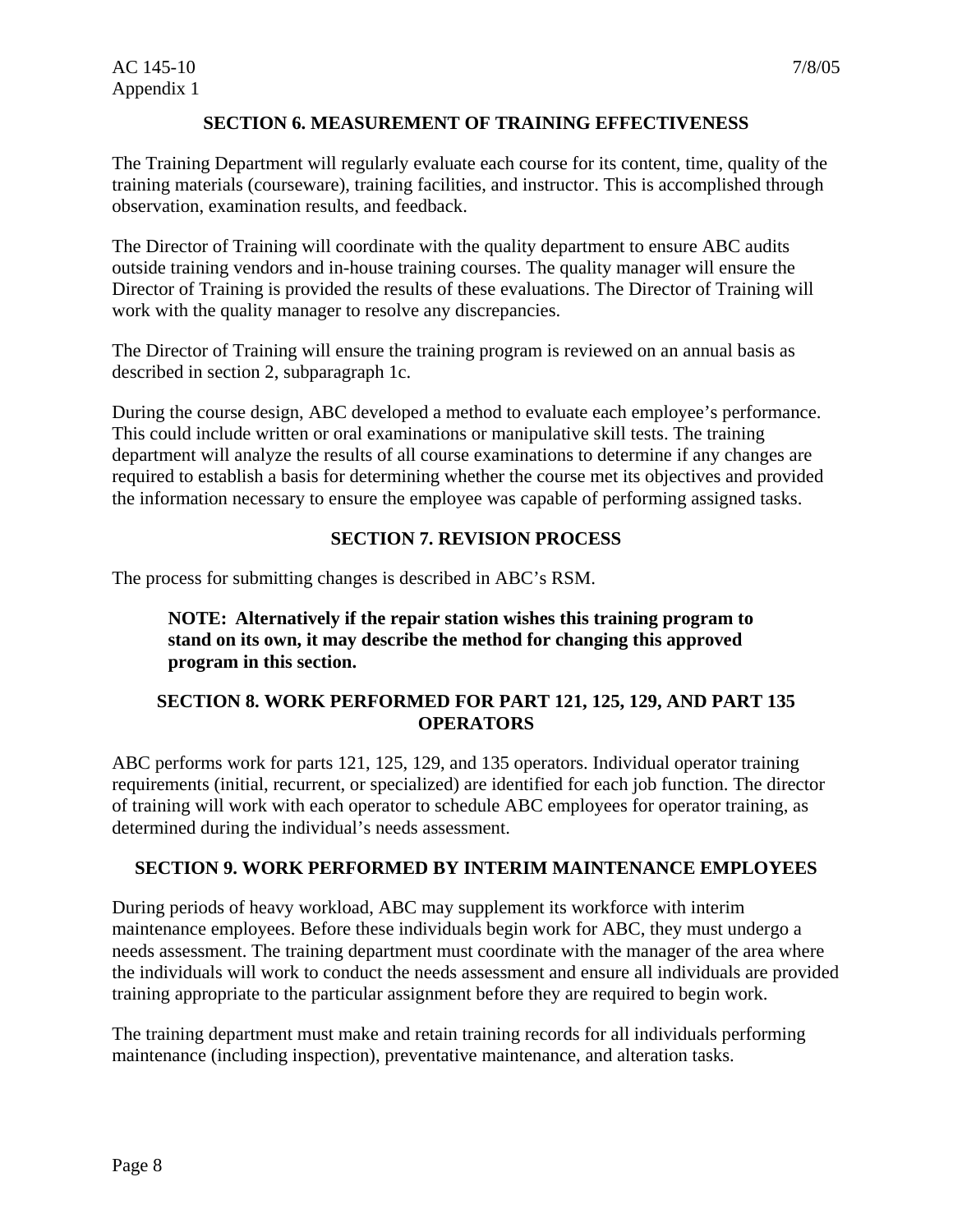#### **INTRODUCTION**

This appendix provides an example of a repair station training program for a small repair station (under 10 employees performing maintenance (including inspection), preventative maintenance, or alteration tasks) that performs maintenance for general aviation or business operations under Title 14 of the Code of Federal Regulations (14 CFR) part 91. It anticipates that the repair station will have low employee turnover and that the work being performed is consistent with the experience of the current employees. Each training program, such as the example shown in this appendix, must be approved by the Federal Aviation Administration (FAA) in accordance with 14 CFR part 145, § 145.163.

A repair station is not required to follow this sample for FAA approval. Individual training programs may require additional information. Each program should be tailored to fit the size and complexity of the repair station. This sample program emphasizes the process, procedures, and standards that any repair station could use, and illustrates how all of these processes can be compatible with even a very small repair station. The following sample training program contains notes for areas in which repair stations should provide further information.

#### **SAMPLE TRAINING PROGRAM MANUAL**

**NOTE: The following example is for a very small repair station doing business as "ABC." ABC has a manager who also serves as the chief inspector and the accountable manager. He also accomplishes basic maintenance work as necessary. In addition, there are two technicians and one support person.** 

#### **INTRODUCTION TO THE TRAINING PROGRAM**

This training program document contains the policies and procedures ABC uses to determine its training requirements and develop its FAA-approved training program. ABC is responsible for ensuring each repair station employee performing maintenance (including inspection), preventative maintenance, and alteration is capable of performing assigned tasks. This plan identifies the procedures for ABC to identify an employee's training needs in a systematic manner, develop training and/or identify appropriate existing training, select the training methods, provide training, and record the training accomplished.

ABC controls this document in accordance with the procedures for document and revision control described in its RSM. A copy of this document and all revisions are provided to ABC's certificate-holding district office (CHDO).

ABC's training program consists of the following basic components:

• Assessment of training needs, to identify overall training needs and individual employee training needs;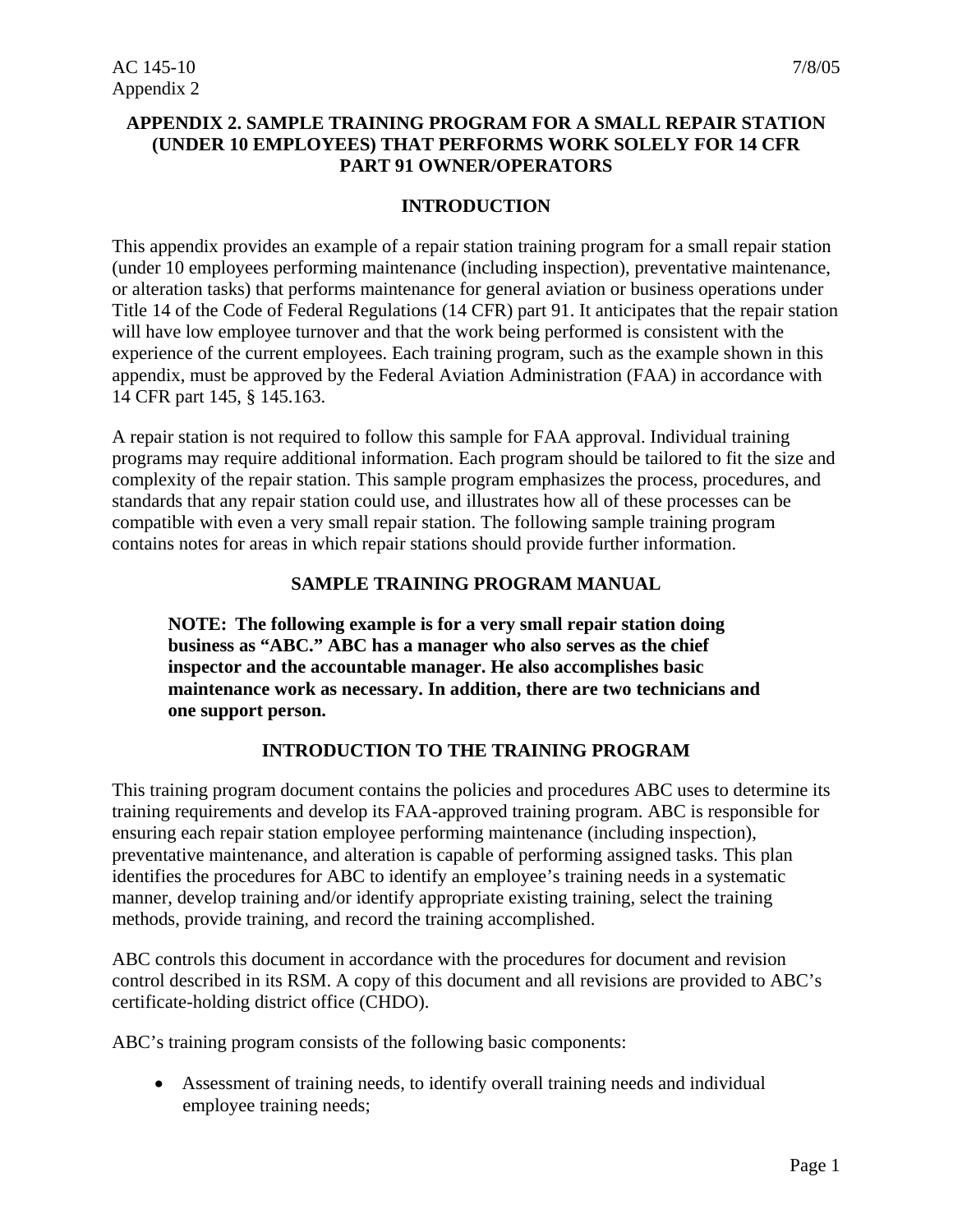- Course definition to define specific courses of study and individual courses;
- Identification of training sources and methods to identify options and select how ABC will provide the training; and
- Documentation of training to ensure all employees' training is documented, and records are retained.

## **SECTION 1. BACKGROUND**

ABC has an established training program that includes indoctrination (initial and recurrent), specialized, and remedial training for employees performing maintenance (including inspection), preventative maintenance, and alteration tasks. The procedures in this manual enable ABC to revise its existing training program to ensure it meets ABC's needs and produces training consistent with all regulatory requirements.

All of the information pertaining to the current training records is available for review by the principal maintenance inspector (PMI) at ABC's facilities.

## **SECTION 2. TRAINING NEEDS ASSESSMENT**

ABC's needs assessment is a two-part process that includes determining the overall training requirements as well as individual employee training requirements.

#### **1. Overall Repair Station Needs Assessment.**

To determine its overall training requirements, ABC will review the types of work being performed and planned, and identify and update the types of knowledge and skills that the repair station needs. This will include reviewing such items as the ABC operations specifications (OpSpecs); capability list; customer requirements; expected scope of work; and the relevant experience of each technician that will be assigned to perform maintenance, preventative maintenance, or alteration tasks.

This general needs assessment will result in a description of the knowledge and skill an employee must have to properly perform the tasks associated with the work assignment.

The results are recorded in a brief summary report establishing the type and level of training required for an indoctrination to company procedures if there is a new employee, initial training for a new type of equipment ABC will maintain or alter, and an appropriate level of recurrent training for the different responsibilities of the technical and support personnel. These basic training goals are documented in the training program files, but do not require FAA approval.

ABC reviews overall training requirements and the requirements of specific individuals in relation to specific tasks to be performed. ABC will provide training to employees:

- When individual employee knowledge or skill deficiencies are identified; or
- When significant changes are made to its work scope, or such changes are planned such that the knowledge, skills, or experience render the employee unable to perform work properly such as: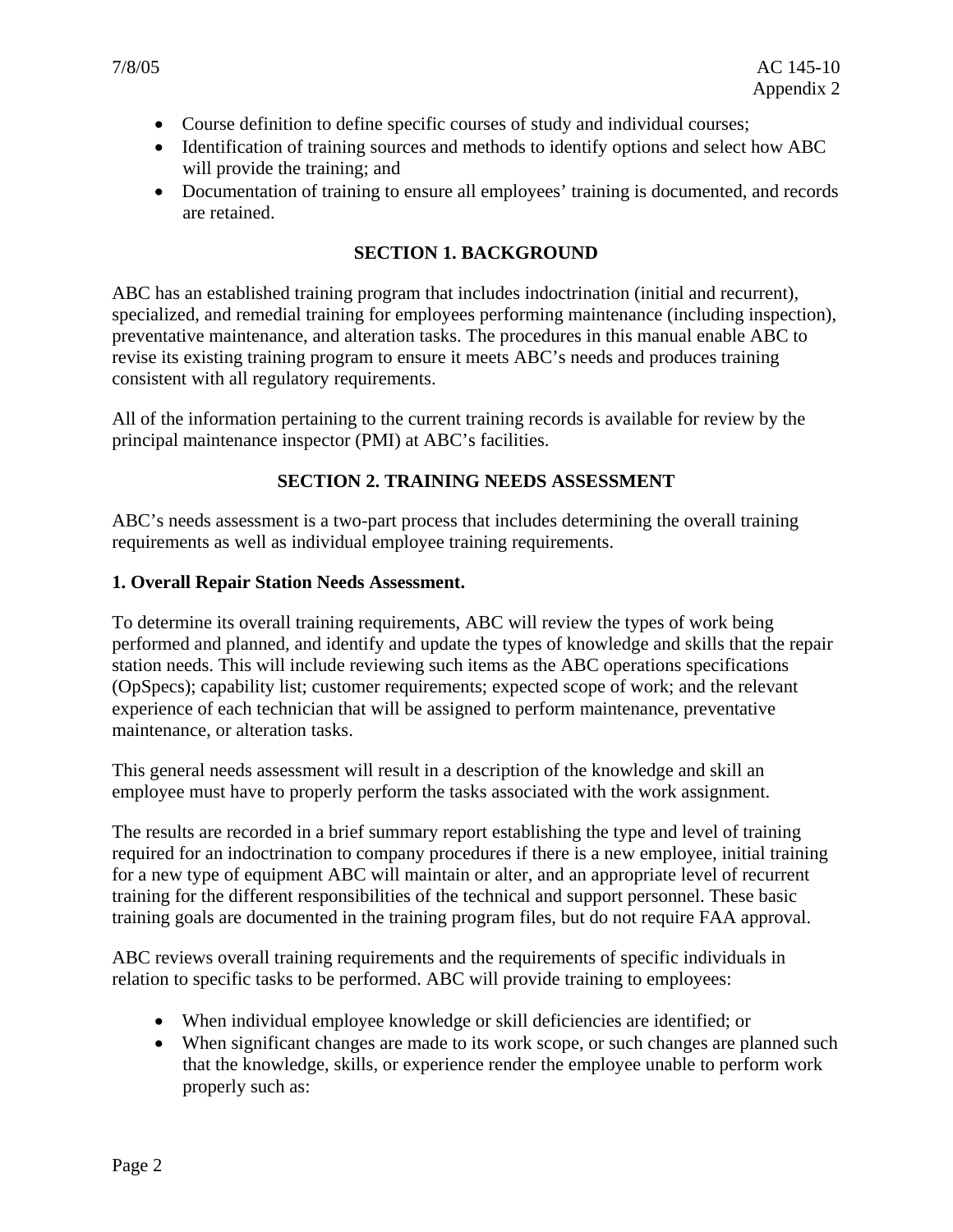- New regulatory requirements are introduced;
- New tools, equipment, or skills are required to perform the work properly; and
- Work is going to be performed for an air carrier or commercial operator under 14 CFR parts 121, 125, 129, or 135.

## **a. Identification of Capability Deficiencies.**

ABC may identify individual capability deficiencies through:

- FAA or other external agency oversight findings, and
- Investigations that lead to voluntary disclosures.

The accountable manager ensures the above programs are regularly reviewed to determine if any training deficiencies exist. The accountable manager will decide on the appropriate training after consulting with all of the technical staff. The accountable manager will also be responsible for ensuring that the work performed by the individual requiring additional training will not affect the quality of ABC's work until the required training is successfully completed. This can be accomplished through additional supervision or by changing work assignment.

## **b. Changes to Repair Station Work Scope.**

Whenever ABC is planning to change its facilities, equipment, or scope of work as reflected in its OpSpecs or capability list, the accountable manager must ensure the employees are capable of performing the maintenance (including inspection), preventative maintenance, or alteration tasks or that training needs have been identified and met. For changes to ABC's capability list, the accountable manager will review the results of the self-evaluation (required by §§ 145.209 and 145.215) and identify if changes in training needs are required.

#### **2. Individual Needs Assessment.**

Whenever ABC hires a new employee or transfers an employee to a new task assignment, an assessment of the individual's skill level and qualifications will be documented. ABC may accept previous employer training records or certifications, use a formal written examination, an on-the-job assessment, or other appropriate means to determine if any training is required to perform the assigned tasks.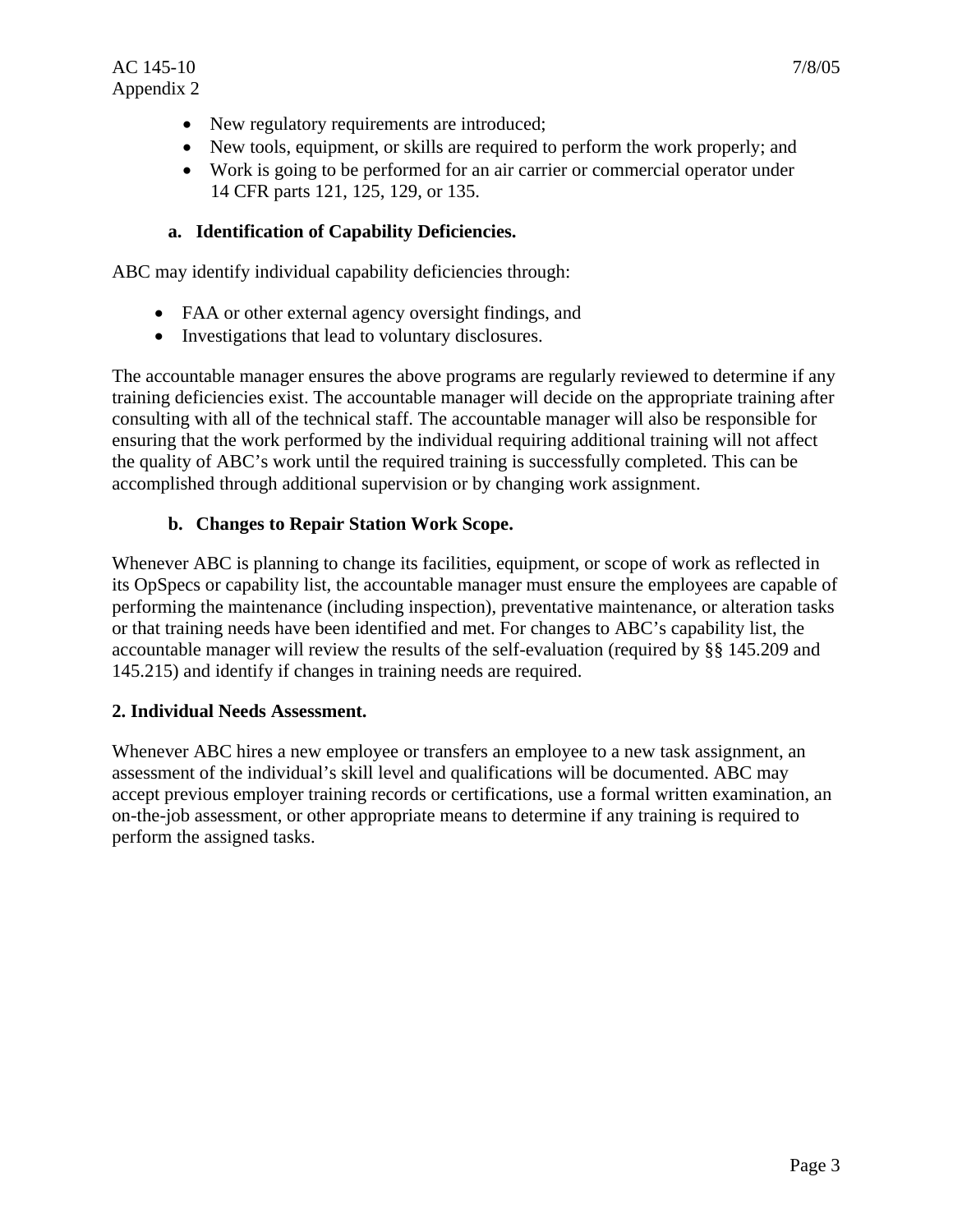#### **SECTION 3. COURSE DEFINITION**

The accountable manager (or technical staff delegated by the accountable manager) will outline training requirements for the company and/or for the individual, based on the results of a training needs assessment.

While defining the course or lesson, the following information should be documented, as appropriate:

- Objectives and/or required performance outcome: define the knowledge or skill obtained or to be obtained from the course or lesson.
- Prerequisites: define any knowledge, skill, course, or lesson that needs to be known before the course or lesson can be given.
- Training sources: define any and all training sources available to the repair station for the course or lesson.
- Training methods: define any and all training methods that can be, will be, or were used to impart the information.
- Instructor qualifications: define the knowledge or skill level of the in-house instructor or the qualifications of the instructor that provided the information (if known).
- Other supporting information such as instructor guides, course material, tools, equipment, or any other aid or information provided during the instruction.

Documentation associated with any training accepted or given by the repair station shall be retained in the training program files or in the file of the individual employee assigned to perform maintenance (including inspection), preventative maintenance, or alterations under the repair station's 14 CFR part 145 repair station certificate. Training will be provided on an initial and recurrent basis as required to ensure all employees performing maintenance (including inspection), preventative maintenance, and alteration tasks are capable of performing assignments.

#### **SECTION 4. TRAINING METHODS AND SOURCES**

ABC company will use all training sources and methods available to provide employees with the information necessary for them to perform assigned maintenance (including inspection), preventative maintenance, and alterations tasks correctly.

The majority of the training provided by this repair station will use on-the-job (OJT) methodology. The information required by section 3 will be developed for each lesson to ensure consistency among training providers.

#### **SECTION 5. TRAINING DOCUMENTATION**

The accountable manager will ensure training records are generated and maintained for all ABC employees that establish each individual is capable of performing the maintenance (including inspection), preventative maintenance, and alteration tasks assigned. The records include FAA certifications, other applicable certifications and degrees, ABC or customer qualifications and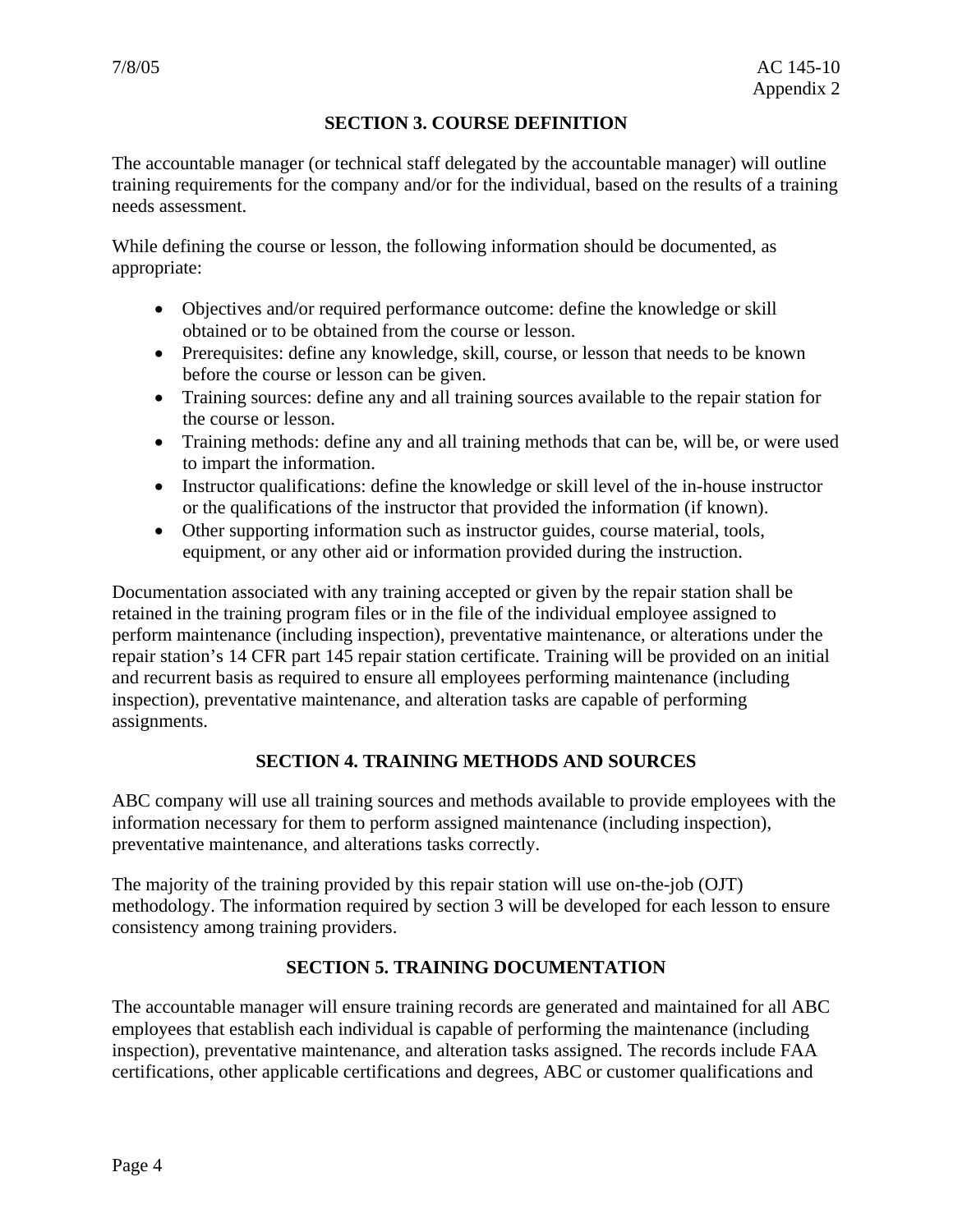authorizations, and for each course completed, the total time credited, the date, the instructor, the location, and the results of any associated examination.

All documents showing proof of any of the aforementioned training are maintained for as long as an individual is an ABC employee and for 2 years thereafter.

Any employee may review their training records to verify that they are complete and current. If an employee notes a discrepancy in the training record documentation, that employee will inform the accountable manager of the discrepancy. Any change necessary to update an employee's training record must be approved by the accountable manager.

## **SECTION 6. REVISION PROCESS**

The process for submitting changes to the training program for FAA approval is described in ABC's RSM.

## **NOTE: Alternatively if the repair station wishes this training program to stand on its own, it may describe the method for changing this approved program in this section.**

## **SECTION 7. WORK PERFORMED FOR PARTS 121, 125, 129, AND PART 135 OPERATORS**

ABC does not perform work for air carriers or commercial operators under parts 121, 125, 129, or 135.

Before ABC would perform maintenance (including inspection), preventative maintenance, or alteration under its 14 CFR part 145 certificate for an air carrier or commercial operator it would conduct a training needs assessment in accordance with section 2, paragraph 1, to determine if additional capabilities were needed for its employees.

## **SECTION 8. WORK PERFORMED BY INTERIM MAINTENANCE EMPLOYEES**

During periods of heavy workload, ABC may supplement its workforce with interim maintenance employees. Before these individuals begin work for ABC, they must undergo a needs assessment. The accountable manager must determine where the individuals will work to conduct the needs assessment and ensure all individuals are provided training appropriate to the particular assignment before they are required to begin work.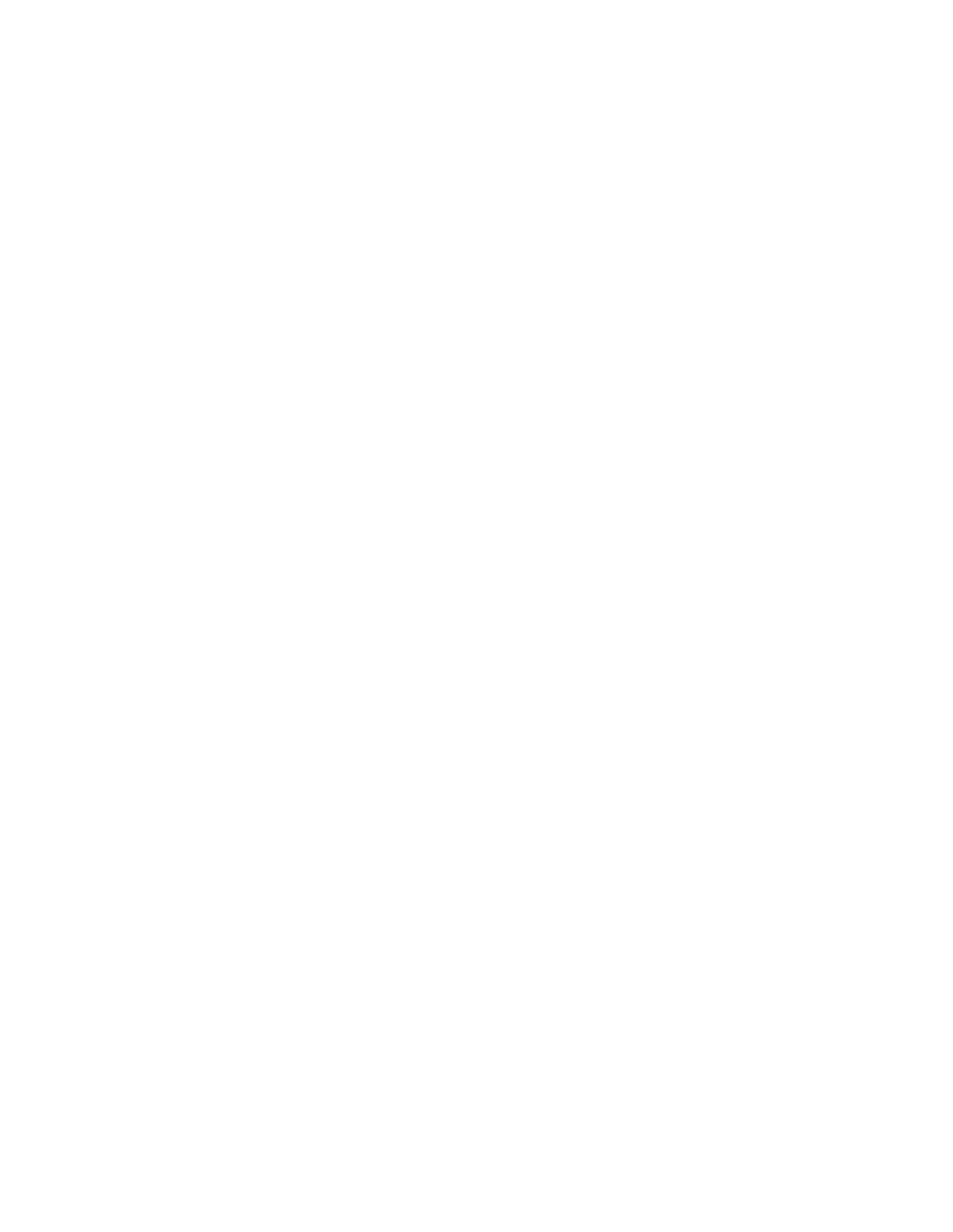## **APPENDIX 3. EUROPEAN AVIATION SAFETY AGENCY (EASA) TRAINING REQUIREMENTS**

**1. TRAINING PROGRAM REQUIREMENTS UNDER THE U.S./EUROPEAN UNION (EU) AVIATION SAFETY AGREEMENT.** Title 14 of the Code of Federal Regulations (14 CFR) part 145 repair stations holding EASA Part-145 approval should include human factors training and fuel tank safety (FTS) training, as applicable, in their FAA-approved repair station training programs.

**2. BACKGROUND.** On March 24, 2009, the Executive Director of the EASA determined that the human factor training and FTS training program contained in EASA Part-145 is acceptable guidance for repair stations to use as a basis in developing a training program for relevant repair station personnel.

**3. HUMAN FACTORS TRAINING AND FTS TRAINING.** Personnel at a repair station should know how to interface between maintenance, inspection, quality audit, and maintenance management. This training should center on the scope of work performed by the repair station. The repair station should ensure the training program is controlled and developed per the FAA Repair Station Manual (RSM)/EASA Supplement.

**4. ALTERNATIVES TO FAA-APPROVED TRAINING.** Those FAA-approved repair stations holding applicable airframe ratings that want to develop their own FTS training program may do so by referencing EASA Part-145, appendix IV to AMC 145.A.30(e) and 145.B.10(3), Fuel Tank Safety Training.

**5. REFERENCES.** EASA acceptable means of compliance (AMC) and guidance material regarding human factors training and FTS training are provided in the current edition of EASA Part-145, appendix IV to AMC 145.A.30(e) and 145.B.10(3) which is located at http://easa.europa.eu/rulemaking/technical-publications.php. For information regarding the U.S./EU Aviation Safety Agreement, go to http://www.faa.gov/aircraft/repair.